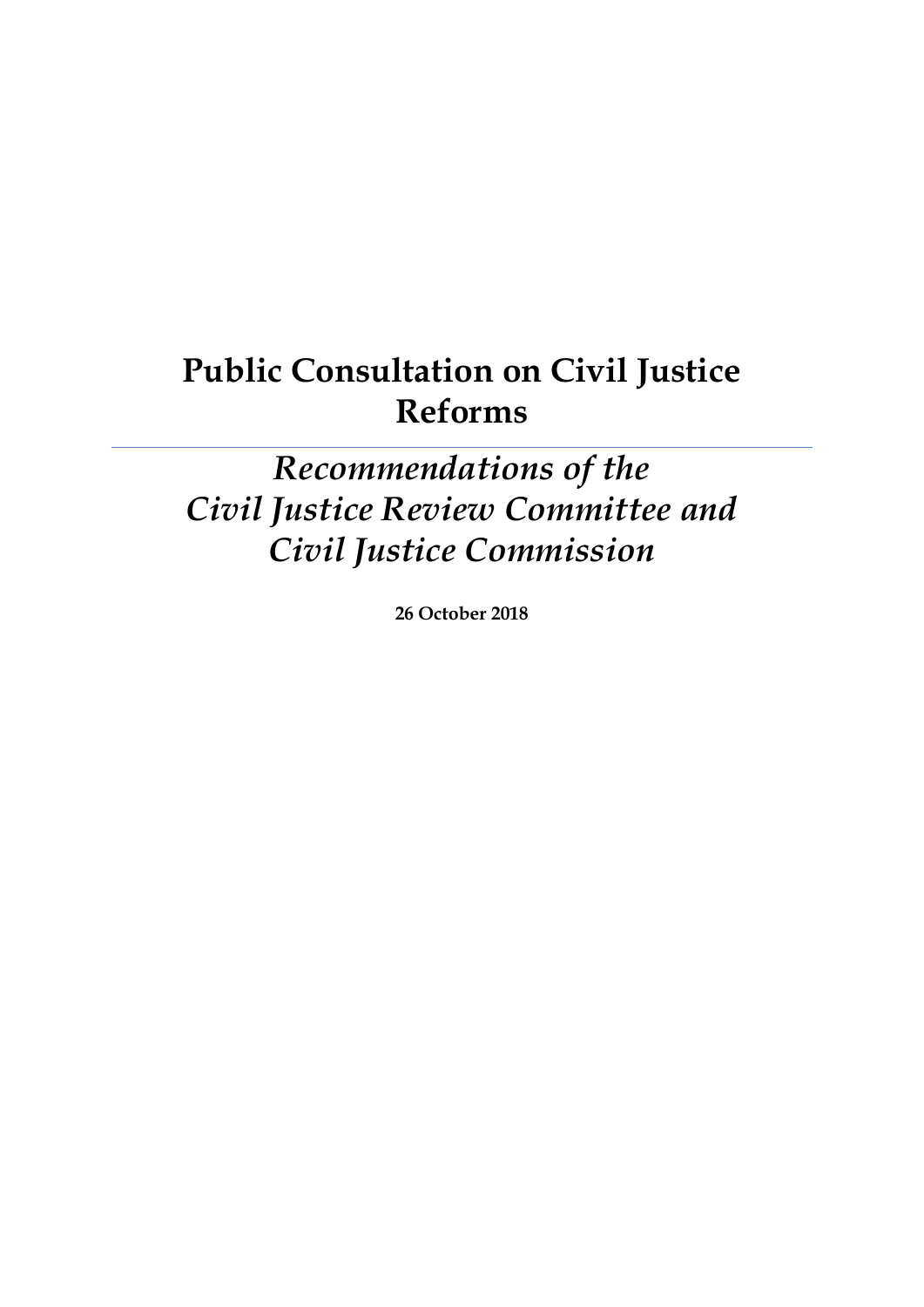| I.        |      | CIVIL JUSTICE REVIEW COMMITTEE AND CIVIL JUSTICE COMMISSION3 |  |
|-----------|------|--------------------------------------------------------------|--|
| II.       |      |                                                              |  |
| III.      |      |                                                              |  |
| IV.       |      |                                                              |  |
| A.        |      |                                                              |  |
| <b>B.</b> |      | PARTIES TO PROCEEDINGS AND CAUSES OF ACTION (CJC)  8         |  |
| C.        |      |                                                              |  |
| D.        |      |                                                              |  |
| Ε.        |      |                                                              |  |
| F.        |      |                                                              |  |
|           | i.   |                                                              |  |
|           | ii.  |                                                              |  |
|           | iii. |                                                              |  |
|           | iv.  |                                                              |  |
|           | V.   |                                                              |  |
|           | vi.  |                                                              |  |
| G.        |      |                                                              |  |
| H.        |      |                                                              |  |
| I.        |      | INJUNCTIONS, SEARCH ORDERS AND OTHER RELIEF (CJC)21          |  |
| J.        |      |                                                              |  |
|           | i.   |                                                              |  |
|           | ii.  |                                                              |  |
| К.        |      |                                                              |  |
| L.        |      |                                                              |  |
| M.        |      |                                                              |  |
|           | i.   |                                                              |  |
| N.        |      |                                                              |  |
| Ο.        |      |                                                              |  |
| P.        |      |                                                              |  |
| Q.        |      | COURT FEES, REGISTRY, ADMINISTRATION AND FINANCE (CJC)31     |  |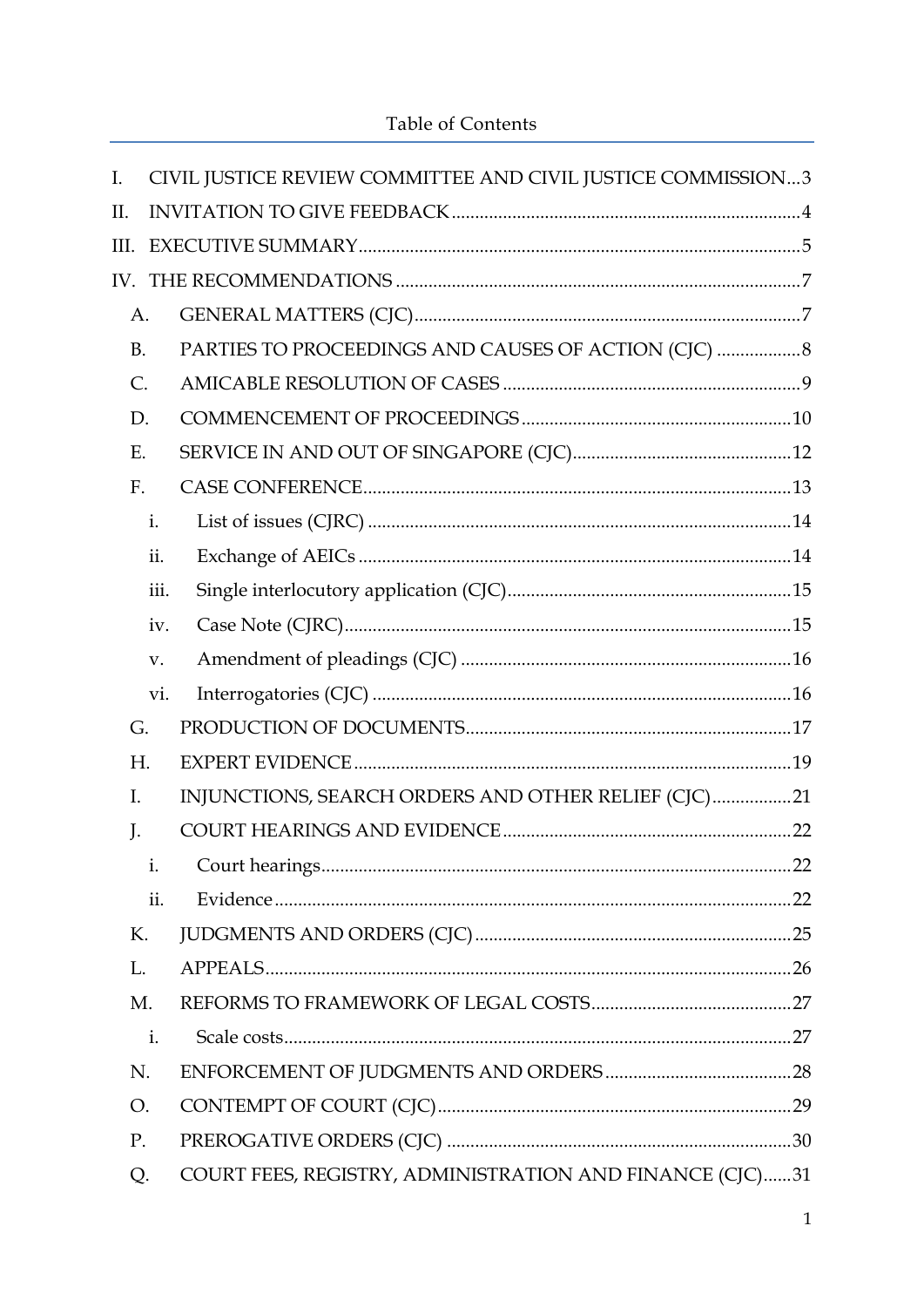| R. PROFESSIONAL TRAINING AND PUBLIC EDUCATION MEASURES |  |  |
|--------------------------------------------------------|--|--|
|                                                        |  |  |
| S. REVIEW MECHANISM TO ASSESS IMPLEMENTATION OF        |  |  |
|                                                        |  |  |
|                                                        |  |  |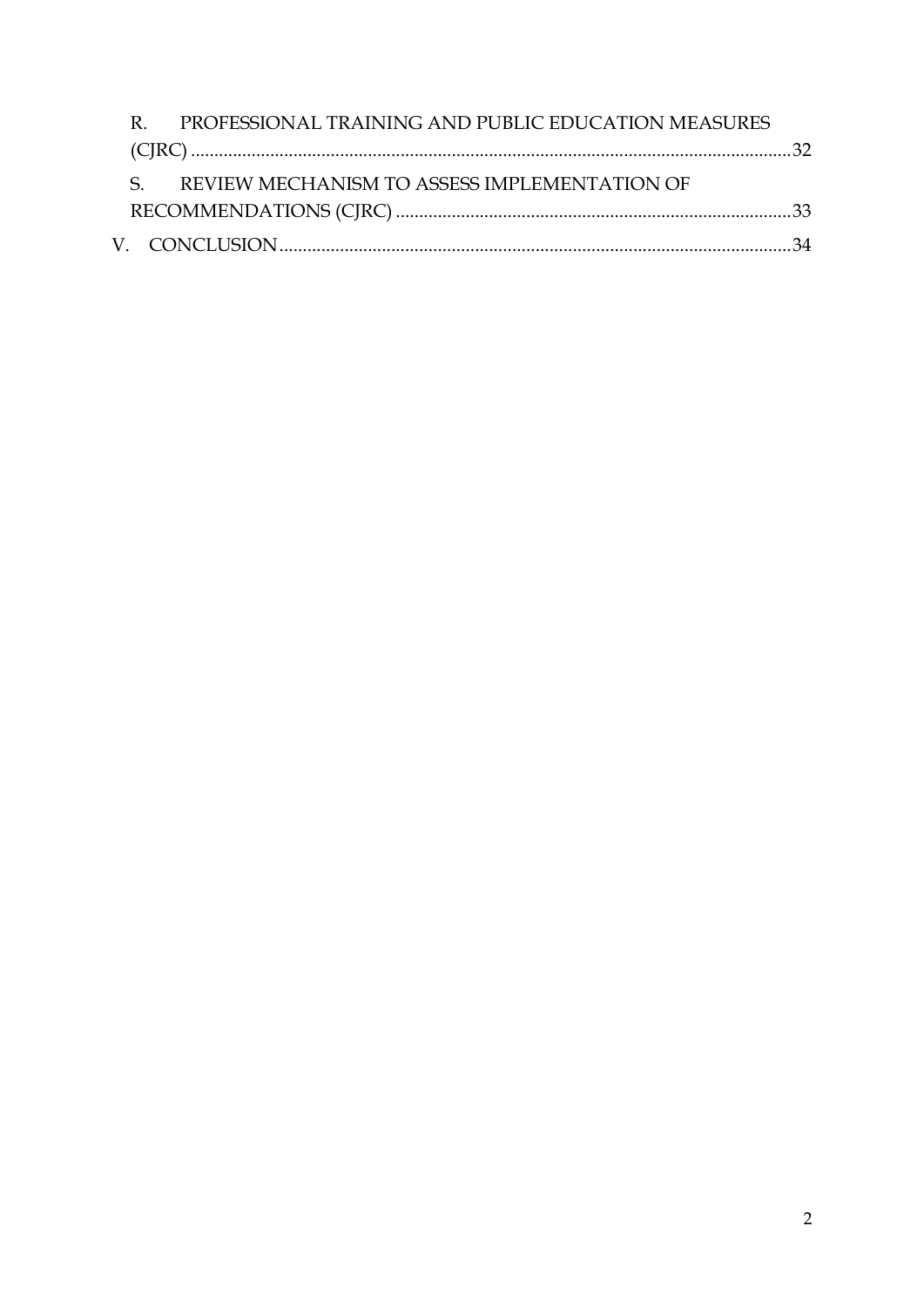# <span id="page-3-0"></span>**I. CIVIL JUSTICE REVIEW COMMITTEE AND CIVIL JUSTICE COMMISSION**

- 1. Singapore's civil justice system is highly regarded and works very well for the large majority of users and stakeholders. However, there is a need to continue reviewing and improving the system to ensure that the costs and time needed to resolve a civil dispute are proportionate to the value of the claim, and there is effective and efficient enforcement of judgments.
- 2. To this end, the following two announcements were made:
	- i. On 5 January 2015, the Chief Justice announced the establishment of the Civil Justice Commission (CJC) with the following terms of reference:
		- a. To transform, not merely reform, the litigation process by modernising it, enhancing efficiency and speed of adjudication and maintaining costs at reasonable levels.
		- b. To simplify rules, avoid outdated language without discarding established legal concepts, eliminate time-consuming or cost-wasting procedural steps, ensure fairness to all litigants, make good use of advancements in information technology and allow greater judicial control of the entire litigation process.
		- c. Such other aspects as the Chief Justice may direct from time to time.

The CJC also recognised the need to ensure that the Rules of Court ("Rules") provide flexibility for the court to do right for each individual case, and ensure that parties will not be denied justice because of accidental procedural flaws

- ii. On 18 May 2016, the Ministry of Law announced the establishment of the Civil Justice Review Committee (CJRC). The CJRC was tasked to make recommendations relating to:
	- a. Enhancing judicial control over litigation, civil procedure;
	- b. Professional training requirements and public education measures to support the recommendations; and
	- c. A review mechanism to assess the implementation of the CJRC's recommendations two years post-implementation.
- 3. Over the past few years, the CJRC and CJC have engaged in wide-ranging and comprehensive discussions. Their reports (attached at **Annex B and C**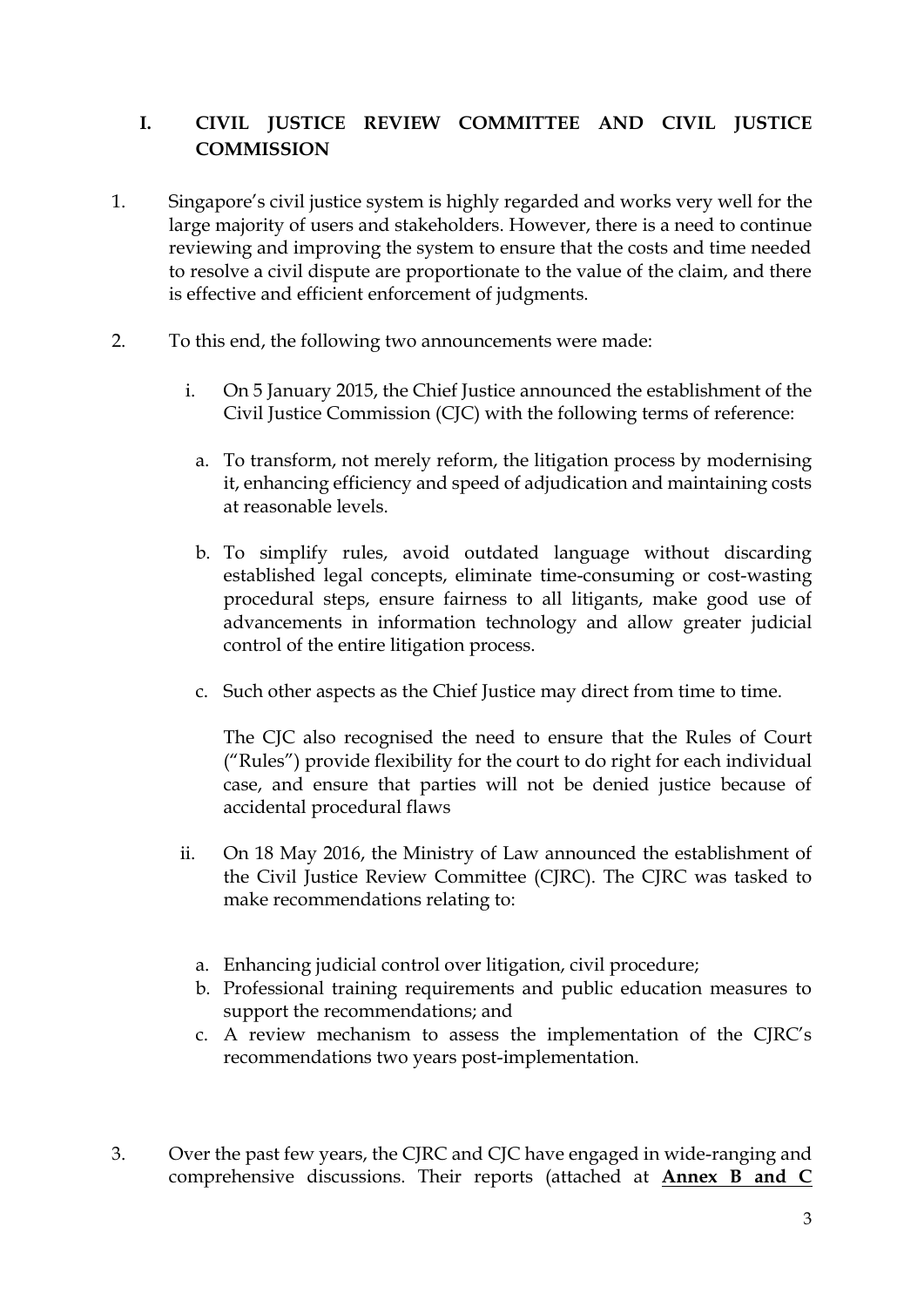respectively) represent the culmination of their work. The CJC also proposed a set of new Rules which are attached to the CJC report. This public consultation paper represents a consolidation of the recommendations by the CJRC and CJC.

- 4. Please note that this public consultation paper is not intended to be an interpretative paper in that it is not to be used to interpret or define the new Rules.
- 5. Further, the concepts discussed in this public consultation paper are still at the discussion stage and may change after further discussion and reflection.

# <span id="page-4-0"></span>**II. INVITATION TO GIVE FEEDBACK**

- 6. You are invited to share with us your views and comments on the recommendations by the CJRC and CJC.
- 7. Respondents are requested to observe these guidelines:
	- a. Indicate your name and the organisation you represent (if applicable) as well as contact details (email address and / or telephone number) to enable us to follow up and seek clarification, if necessary;
	- b. Focus your comments on how the recommendations can be improved or whether the changes are necessary; and
	- c. State clearly which specific recommendation you are giving feedback on by referring to the relevant paragraph in this public consultation paper.
- 8. Please send all comments and feedback by 30 November 2018 via post or email to:

Legal Policy Division Ministry of Law 100 High Street #08-02 The Treasury Singapore 179434 Email: [MLAW\\_Consultation@mlaw.gov.sg](mailto:MLAW_Consultation@mlaw.gov.sg)

9. Only comments and feedback that are received no later than 30 November 2018 will be considered. We seek your kind understanding on this.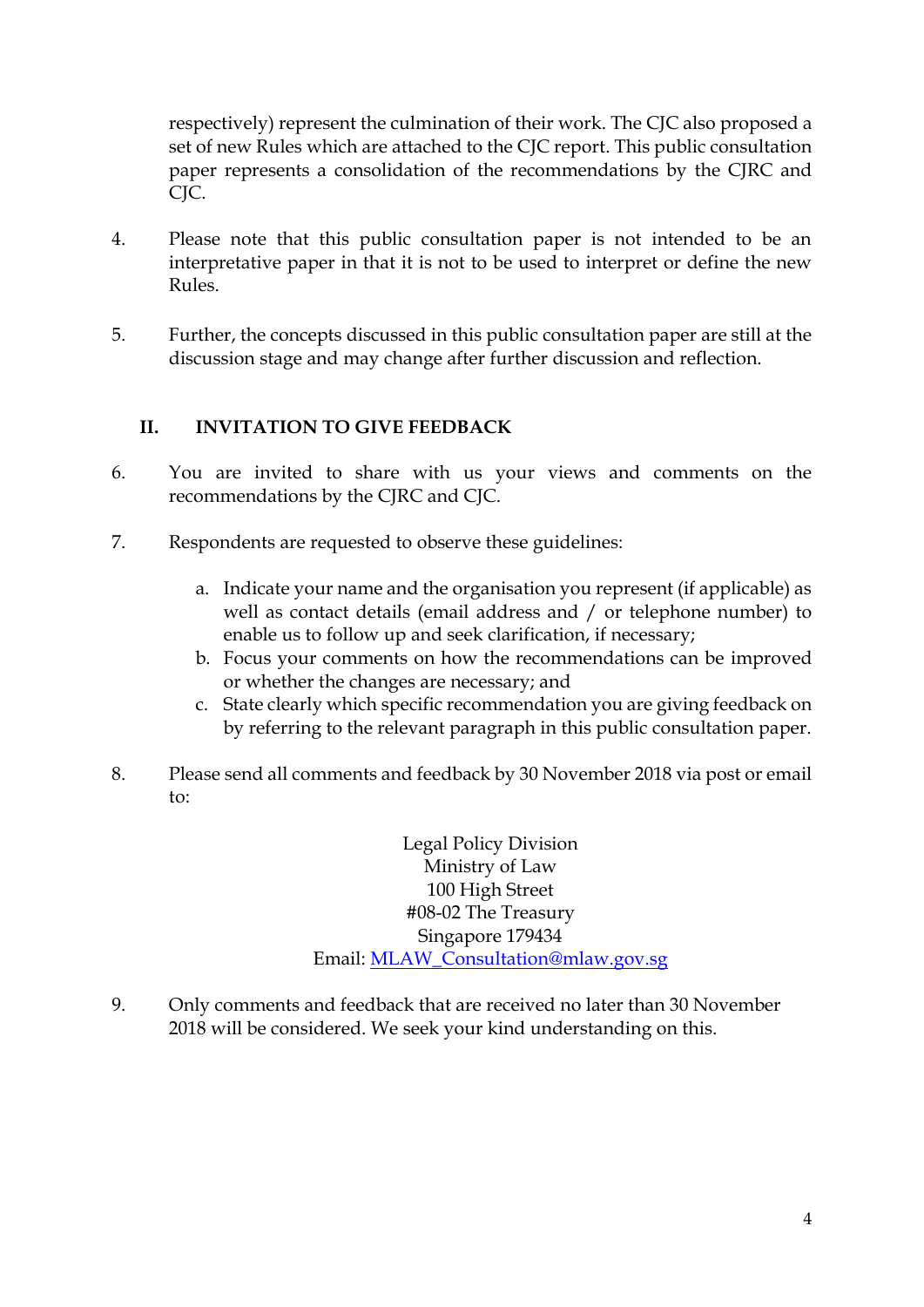#### <span id="page-5-0"></span>**III. EXECUTIVE SUMMARY**

- 10. The key to these recommendations is for the court to do right in each case and not be shackled by the letter of the law. The recommendations seek to enhance judicial involvement in civil proceedings to ensure that disputes are resolved efficiently and at a reasonable cost. In addition, the majority of cases should follow a default track, this being a single streamlined procedure, with flexibility for modifications when the case requires or where parties agree.
- 11. A duty will be imposed on a party to any proceeding to consider amicable resolution of the dispute. This ensures that parties give sufficient consideration to resolving their disputes amicably before commencing or during the course of their action. The court will be empowered to order parties to attend ADR.
- 12. When an action is commenced, the court will take control instead of leaving parties to determine the pace and intensity of the proceedings. The trial judge and registrar will be given the autonomy and flexibility to manage their cases during Case Conferences. The Chief Justice may direct that certain rules do not apply or are modified for a particular category of cases. Case management tools such as the List of Issues and Case Note are introduced so that parties can narrow and crystallise the issues in dispute as well as set out their positions and arguments on disputed issues.
- 13. The court will determine the number of applications that parties can file and when parties can file them. The court will order each party to file a single application as far as possible. In particular, the hope is to eliminate the prevalent practice of seeking to amend pleadings very close to the commencement of trial or even on the first day of trial, resulting in wastage of trial time and possibly resulting in adjournment of the trial. In general, no application can be taken out within 14 days of commencement of trial or during trial.
- 14. In appropriate cases, affidavits of evidence-in-chief ("AEICs") may be ordered before any exchange of documents so as to shift the focus of witness evidence to the case put forward through pleadings, so as to avoid the possibility that witness evidence may be tailored to match disclosed documents.
- 15. Production of documents, which takes up a disproportionate amount of time, energy and costs, will be reformed such that the general position is for parties to produce the documents upon which they rely for their respective cases, and request specific documents from the other party where necessary. While this discovery regime is applicable by default, parties may agree to broaden the scope of discovery and the Court may also allow a broader scope of discovery when it is in the interests of justice to do so.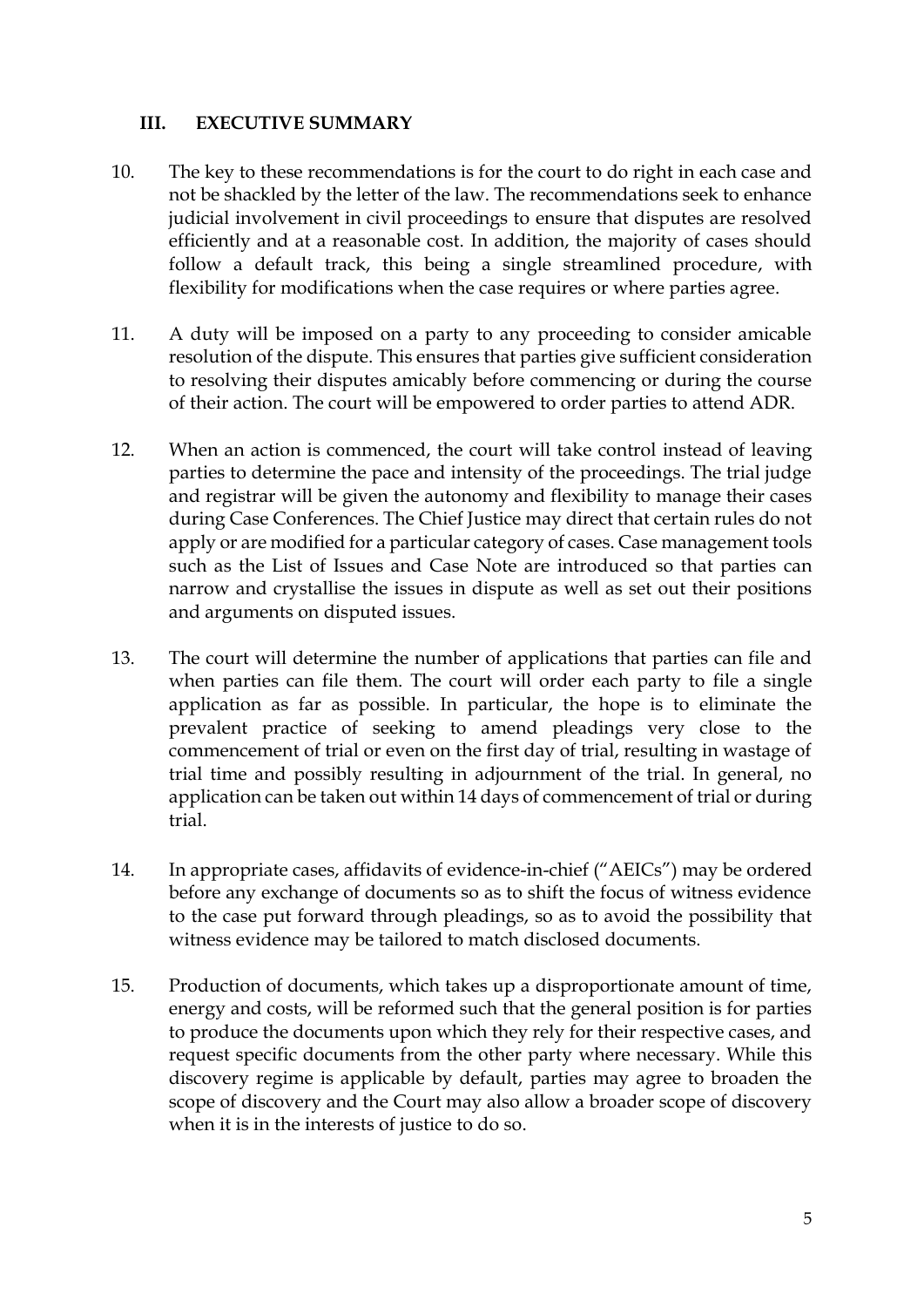- 16. Where expert evidence is necessary, the general position will be for a common expert to be used. The court may allow parties to use their own experts in a special case. An alternative suggestion is that parties will be given the option to appoint their own expert witnesses if all parties so agree.
- 17. When a case comes to trial, there will be increased judicial involvement so that judges can take greater control of the conduct of trial and avoid excessive time and costs being expended on lengthy trials.
- 18. In terms of the framework of legal costs, the CJC has proposed a system of scale costs. This system re-emphasises the principle that, all things being equal, solicitor-and-client costs ("S&C costs") should be equal to party-and-party costs ("P&P costs"). The intended result is that a successful litigant who conducts his case reasonably throughout should recover all his litigation costs. That said, parties can make an informed choice whether to depart from the scale costs.
- 19. Details of these recommendations, as well as other recommendations of the CJRC and CJC, are set out in the following sections.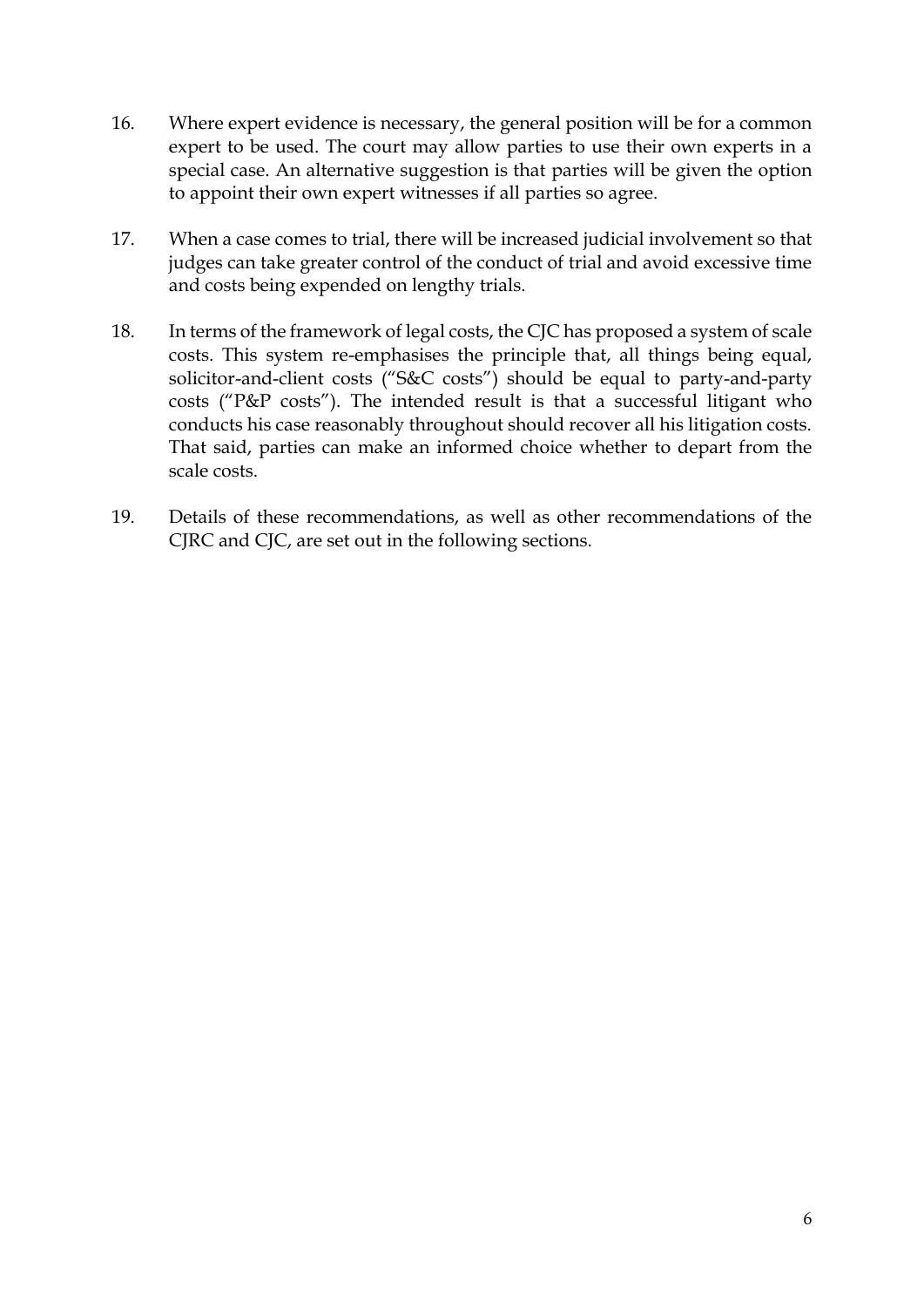#### <span id="page-7-0"></span>**IV. THE RECOMMENDATIONS**

#### <span id="page-7-1"></span>**A. GENERAL MATTERS (CJC)**

- 20. The CJC proposes that the Chief Justice be empowered to determine the extent to which the Rules apply to certain categories of cases. For instance, certain rules may be dis-applied by the Chief Justice for smaller value claims so as to speed up the process and to reduce costs.
- 21. Parties and the court will be guided by the following ideals in conducting civil proceedings:
	- a. Fair access to justice;
	- b. Expeditious proceedings;
	- c. Cost-effective work proportionate to the nature and importance of the action, the complexity of the claim as well as the difficult or novelty of the issues and questions it raises, and the amount or value of the claim;
	- d. Efficient use of court resources; and
	- e. Fair and practical results suited to the needs of parties.
- 22. The court will be empowered to do what is right and necessary on the facts of the case before it to ensure that justice is done, provided it is not prohibited from so acting by any written law and its actions are consistent with the ideals.
- 23. Where there is non-compliance with the Rules which is not waived by the court, the court will be empowered to refuse to hear the matter or even dismiss it without a hearing. The court may dismiss, stay or set aside any proceedings and also give the appropriate judgment or order. This deviates from the norm today that non-compliance with the Rules could be compensated by costs. The court will also be empowered to impose a late-filing fee for each day of noncompliance to dis-incentivise persistent non-compliance.
- 24. The Rules will oust the application of the Interpretation Act and provide that a non-court day (i.e. Saturday, Sunday or public holiday) will be included in the calculation of time for a period that is 7 days or more.
- 25. The Rules relating to the parties' ability to extend time by consent will be modified such that parties may only extend time without an order of court once, by mutual consent in writing, and for a maximum period of 7 days.
- 26. Applications to the court should be made by way of summons supported by affidavit but the court will also be given the flexibility to allow any application to be made orally or by letter.
- 27. Forms will be simplified to make them more accessible, informative and userfriendly.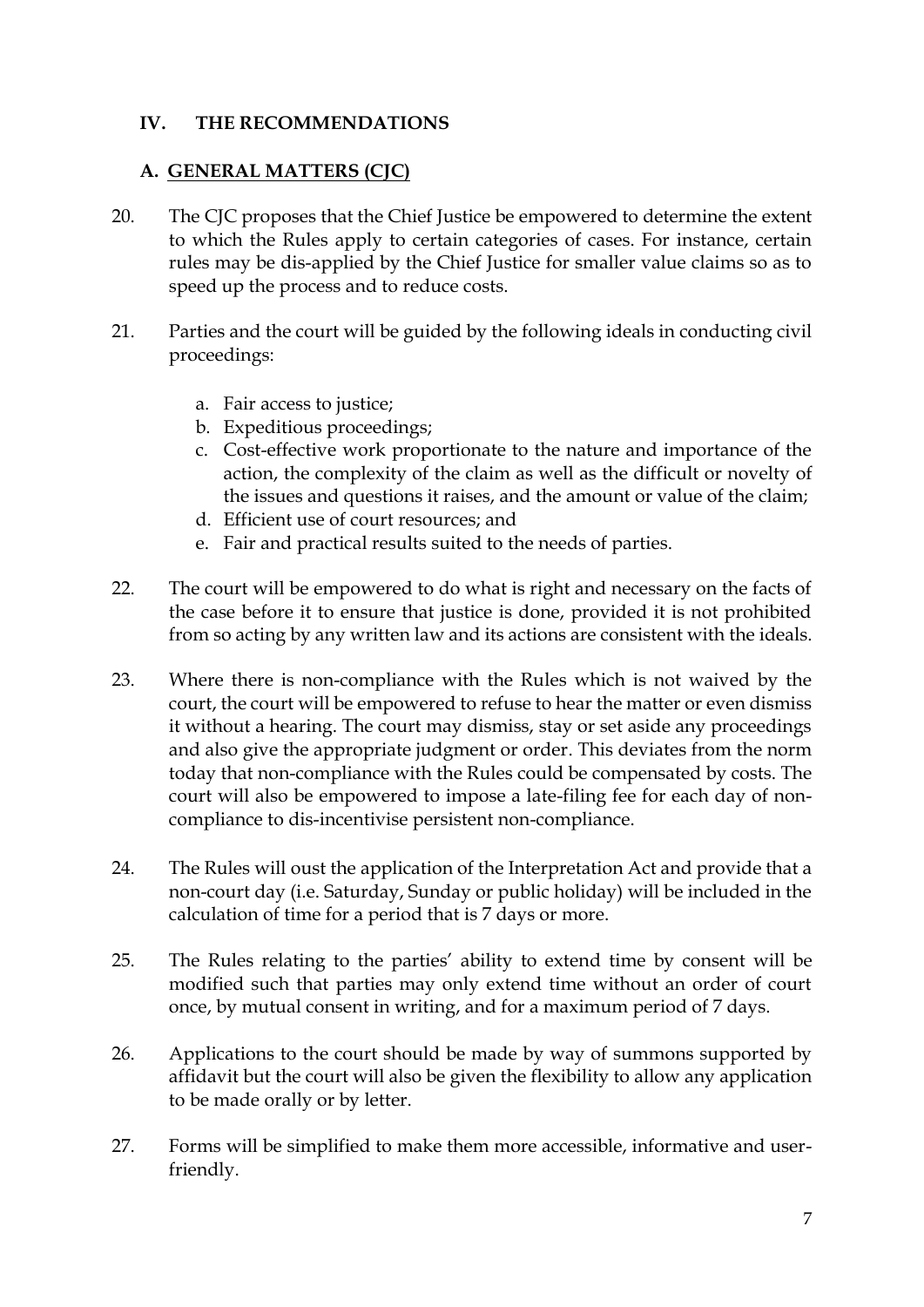# <span id="page-8-0"></span>**B. PARTIES TO PROCEEDINGS AND CAUSES OF ACTION (CJC)**

- 28. The CJC proposes that existing provisions relating to the procedural rules on standing, certain causes of action, as well as the appointment, change and discharge of solicitors will be simplified and consolidated.
- 29. The proposed Rules will set out the following:
	- a. Who can be parties in proceedings in their own names;
	- b. Parties that must be represented by litigation representatives;
	- c. Parties that must be represented by solicitors;
	- d. Estate actions, actions against deceased persons and bankrupts, as well as class actions;
	- e. Permitting the court to make a declaratory judgment or order even when no other relief is sought; and
	- f. Appointment, change and discharge of solicitors. The process will be simplified such that letters could be used instead of having to file court documents.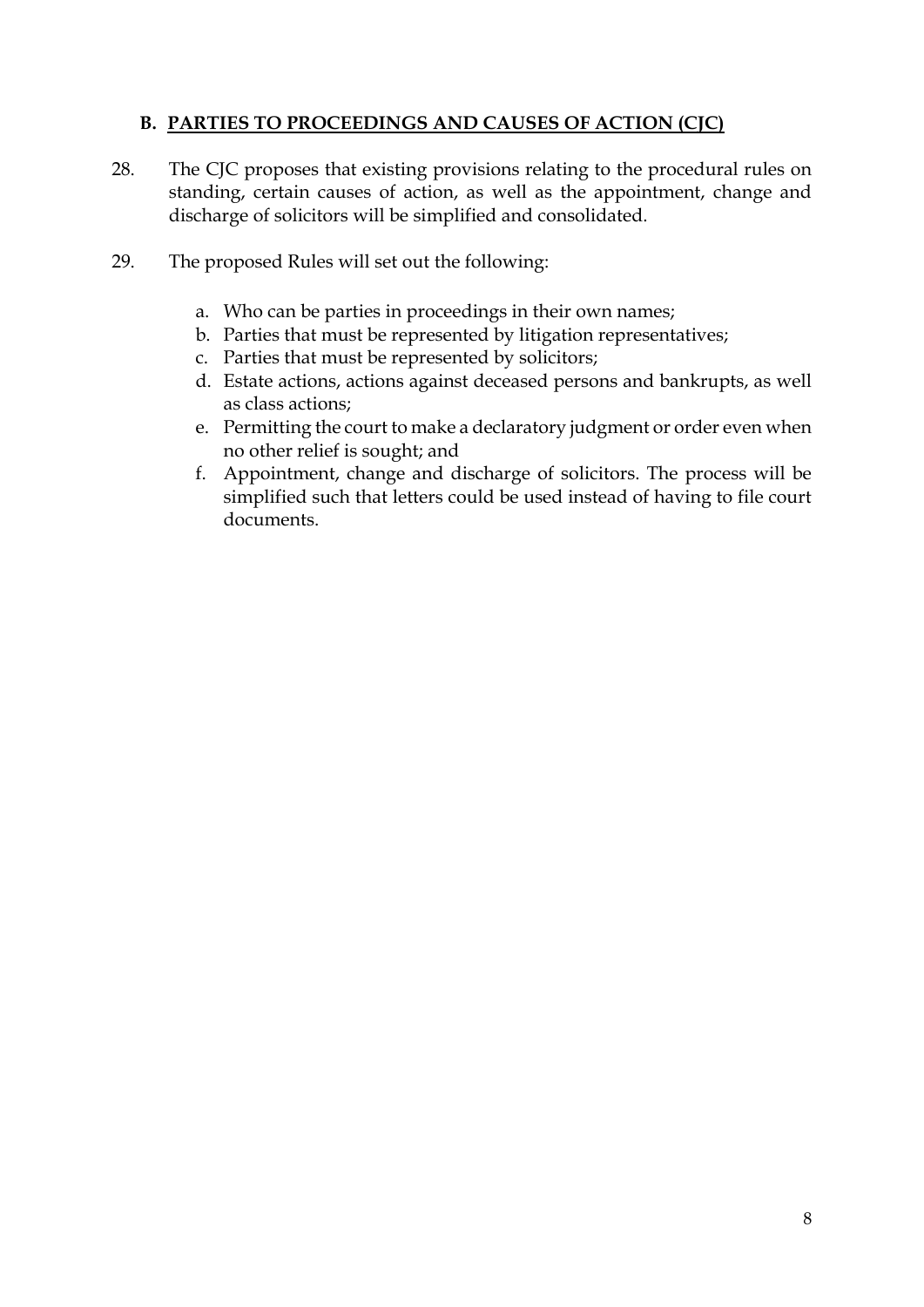### <span id="page-9-0"></span>**C. AMICABLE RESOLUTION OF CASES**

- 30. (CJC) Parties will have to give sufficient consideration to resolving their disputes amicably before commencing or during the course of their action. In this regard, a duty should be imposed on a party to any proceeding to consider amicable resolution of the dispute before commencing any action or appeal. The party will have to make an offer of amicable resolution (being an offer to settle or an offer to resolve the dispute other than by litigation) unless he has reasonable grounds not to do so. The offeree shall not reject the offer unless he has reasonable grounds to do so.
- 31. (CJRC) Alternative dispute resolution (ADR) will be conducted by a third party, namely:
	- a. A private mediator or neutral evaluator (e.g., from the Singapore Mediation Centre); or
	- b. An in-house court mediator or neutral evaluator who may be a High Court or a District Court judge who is not the trial judge allocated to the case. Such in-house ADR sessions may be provided to parties at a low cost or free-of-charge if feasible, bearing in mind the significant judicial resources likely required for implementation.
- 32. (CJRC & CJC) If the court is of the view that the duty to consider amicable resolution has not been discharged properly, the court will be empowered to order parties to attend ADR. Notwithstanding this power, the judge will, as far as possible, encourage parties to attend ADR by consent.
- 33. (CJRC & CJC) To discourage unreasonable refusals to attempt ADR or reach an amicable resolution of the matter, there will be more robust use of cost sanctions which take into account parties' conduct in relation to any attempt at resolving the matter by ADR. For example, there could be adverse costs orders against a successful party who has not discharged his duty to consider amicable resolution.
- 34. (CJC) Where parties are making an offer to settle, the proposed Rules will set out how to make and accept an offer of amicable resolution, the reasonableness of its terms and when the fact of not accepting such an offer can be relied upon and made known to the court. The procedural rules on offers to settle have also been simplified to remove unnecessary technicalities.
- 35. An offer without any expiry date will not run indefinitely. Instead, such an open offer will expire once the court determines the merits of the action unless the offeror states otherwise. Without this provision, an offeree whose case is dismissed by the court could technically accept the open offer immediately even if he has been unreasonable in not accepting it earlier.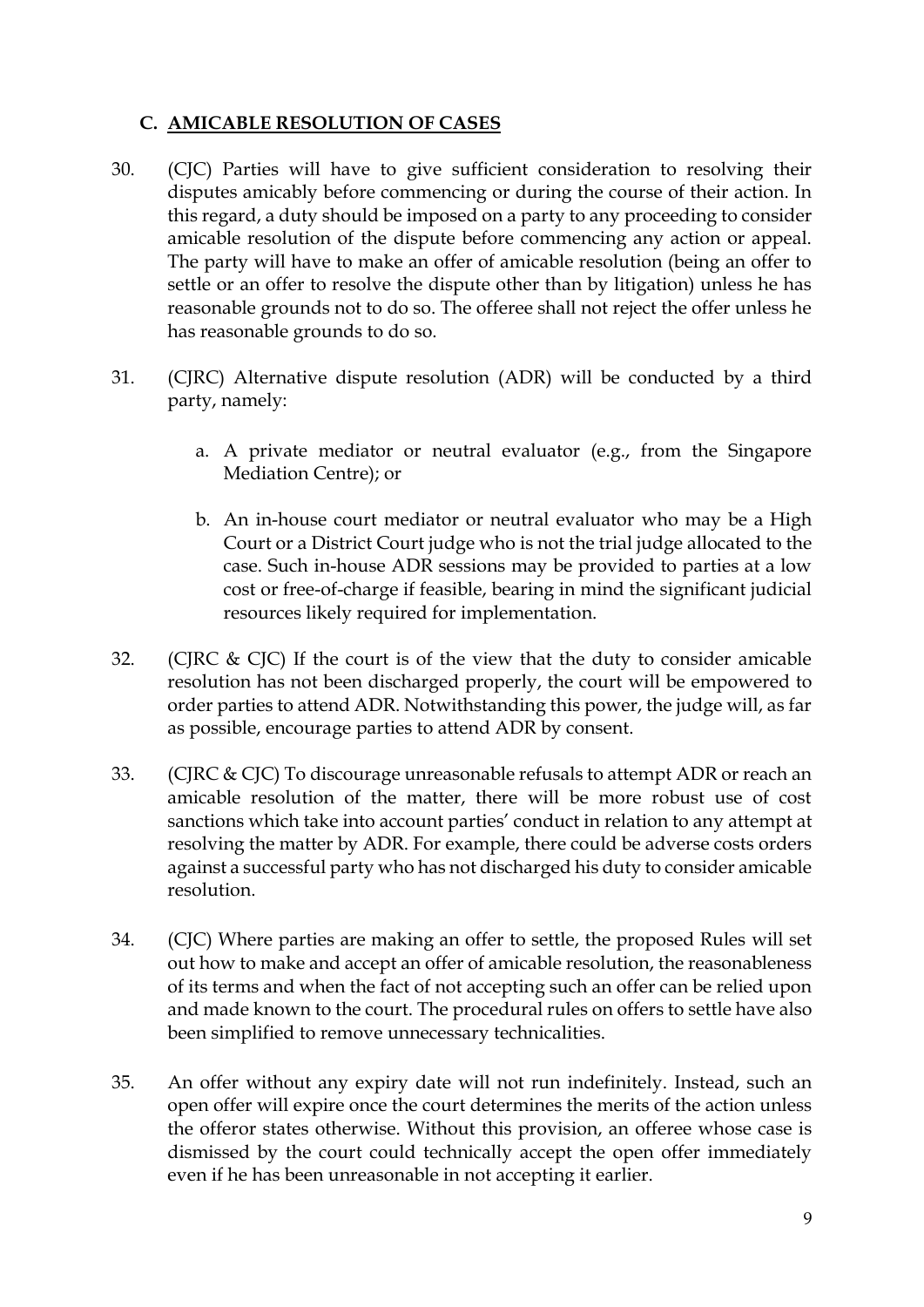#### <span id="page-10-0"></span>**D. COMMENCEMENT OF PROCEEDINGS**

- 36. (CJC) There will be two modes of commencing an action in court. They will be known as Originating Claim and Originating Application.
- 37. A party who commences an action will be known as the claimant and the party who is sued will be known as the defendant. Instead of entering an appearance in respect of an Originating Claim, a defendant must file and serve a notice of intention to contest or not to contest.
- 38. The current duration of the validity of originating processes for service will be modified from 6 months (or 12 months for service out of Singapore) to 3 months. The court's ability to extend the validity of originating processes for service indefinitely will also be modified to 2 extensions of 3 months each, except in a special case. The general rule therefore is that an originating process is valid for service for a maximum of 9 months.
- 39. These modifications seek to push claimants to take reasonable steps to effect service expeditiously and to give the court greater control over cases which are not progressing because the defendant has not been served.
- 40. A claimant's ability to file a generally endorsed Originating Claim merely to preserve his position and leverage on having filed an action in court will be restricted. As such, an Originating Claim has to be endorsed with a statement of claim unless the limitation period for the cause of action will expire within 14 days after the Originating Claim is issued.
- 41. To ensure that cases do not hibernate after commencement, a claimant must take reasonable steps to serve on the defendant as soon as possible and, in any event, within:
	- a. 14 days after the Originating Claim is issued if it is to be served in Singapore;
	- b. 28 days after the Originating Claim is issued if it is to be served out of Singapore.
- 42. Instead of entering an appearance within 8 days after service of the writ (or 21 days for a writ served out of Singapore) under the existing Rules, a defendant is required to file a notice of intention to contest or not to contest within 7 days (21 days for an Originating Claim served out of Singapore) after the statement of claim is served on the defendant. Such a notice will allow the claimant to know whether he should prepare for battle or whether the defendant has surrendered.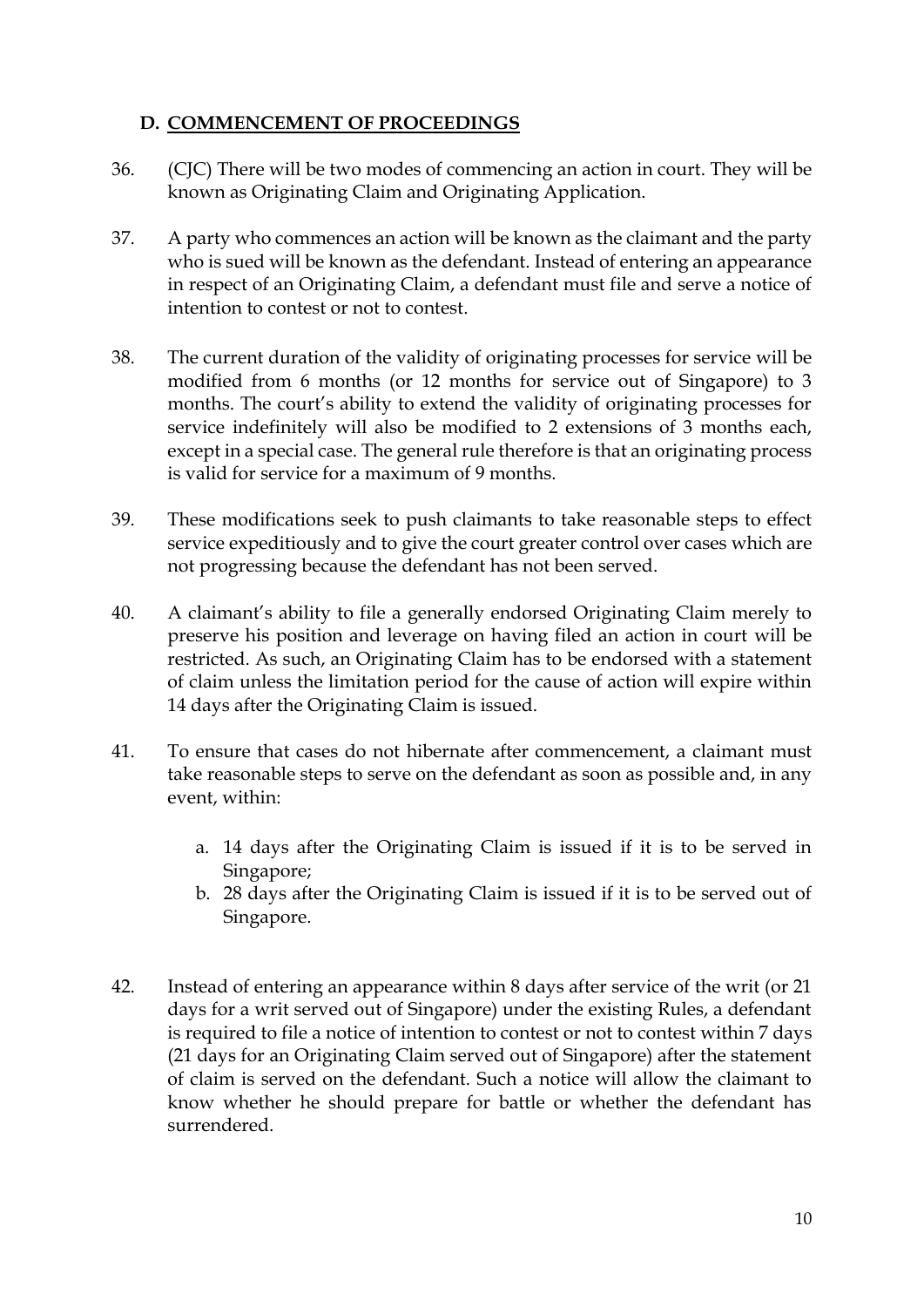- 43. Failure to file a notice of intention to contest or not to contest may result in default judgment against the defendant.
- 44. A defendant must file and serve a defence to the Originating Claim:
	- a. Within 21 days after the statement of claim is served on the defendant in Singapore. This is because, while a claimant has time to prepare his case before commencing action, the defendant may not know that someone is suing him until he is served with the originating process;
	- b. Within 5 weeks after the statement of claim is served on the defendant out of Singapore. This is consistent with the time given for a defendant who is served out of Singapore to file and serve a defence to an Originating Application.
- 45. If the defendant is challenging the jurisdiction of the court, he may file and serve a bare defence, stating the ground of challenge on jurisdiction.
- 46. There shall be no pleadings beyond the defence or the defence to counterclaim unless the court otherwise orders. This is to cut down on pleadings that do not add anything material.
- 47. (CJRC) Separately, forms for pleadings for common types of claims such as personal injury will be introduced and encouraged, but not made mandatory. Today, pleadings are often either inadequate or prolix. Inadequate pleadings prevent the parties and the court from establishing the key issues until a much later stage while prolix pleadings result in wasted time and costs. These problems are exacerbated in cases involving litigants-in-person who do not know which facts are relevant, and which facts should or should not be adduced in pleadings.
- 48. The object of the forms is to provide more guidance, particularly for litigantsin-person, to facilitate the preparation of adequate pleadings.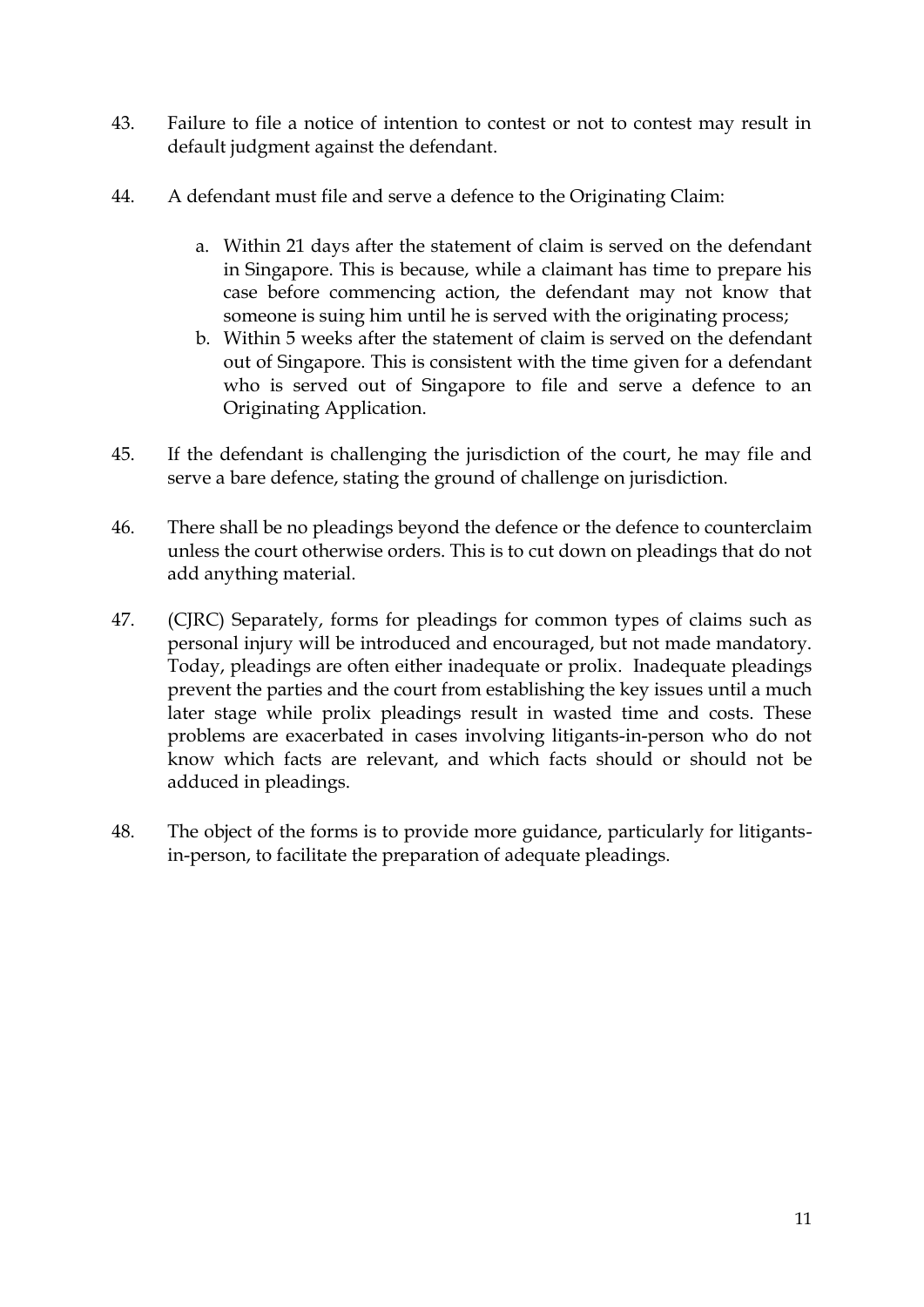### <span id="page-12-0"></span>**E. SERVICE IN AND OUT OF SINGAPORE (CJC)**

- 49. The CJC proposes that existing Rules in relation to service in and out of Singapore should be simplified and consolidated.
- 50. Under the existing Rules for service in Singapore, a document is deemed served on a particular day if it is served on that day before midnight. However, for the purposes of computing any period of time after service of that document, it shall be deemed to have been served on a particular working day only if it is served on that day before 4pm.
- 51. This confusing formula will be removed. Instead, if service is effected before 5pm on any particular day, service is deemed to have been effected on that day. If service is effected after 5pm on any particular day, service is deemed to have been effected on the following day.
- 52. As for the Rules relating to service out of Singapore with court's approval, the proposed Rules prescribe the criteria for obtaining the court's approval for service out of Singapore namely, showing that the court has the jurisdiction or is the appropriate court to hear the case.
- 53. This makes it unnecessary for a claimant to scrutinise the long list of permissible cases set out in the existing Rules in the hope of fitting into one or more descriptions. It also avoids the possibility that a particular category of cases which could and should be heard in Singapore is actually not in the list.
- 54. Instead of imposing an obligation on the Ministry of Foreign Affairs and the court to send an originating process or other court documents to various agencies to effect service out of Singapore under the existing Rules, the proposed Rules simply require the serving party to engage a solicitor to do so directly unless that is not allowed.
- 55. The solicitor will become the point of contact for the serving authority or person in the foreign country and rightly so as he is best placed to respond to any queries from the foreign country.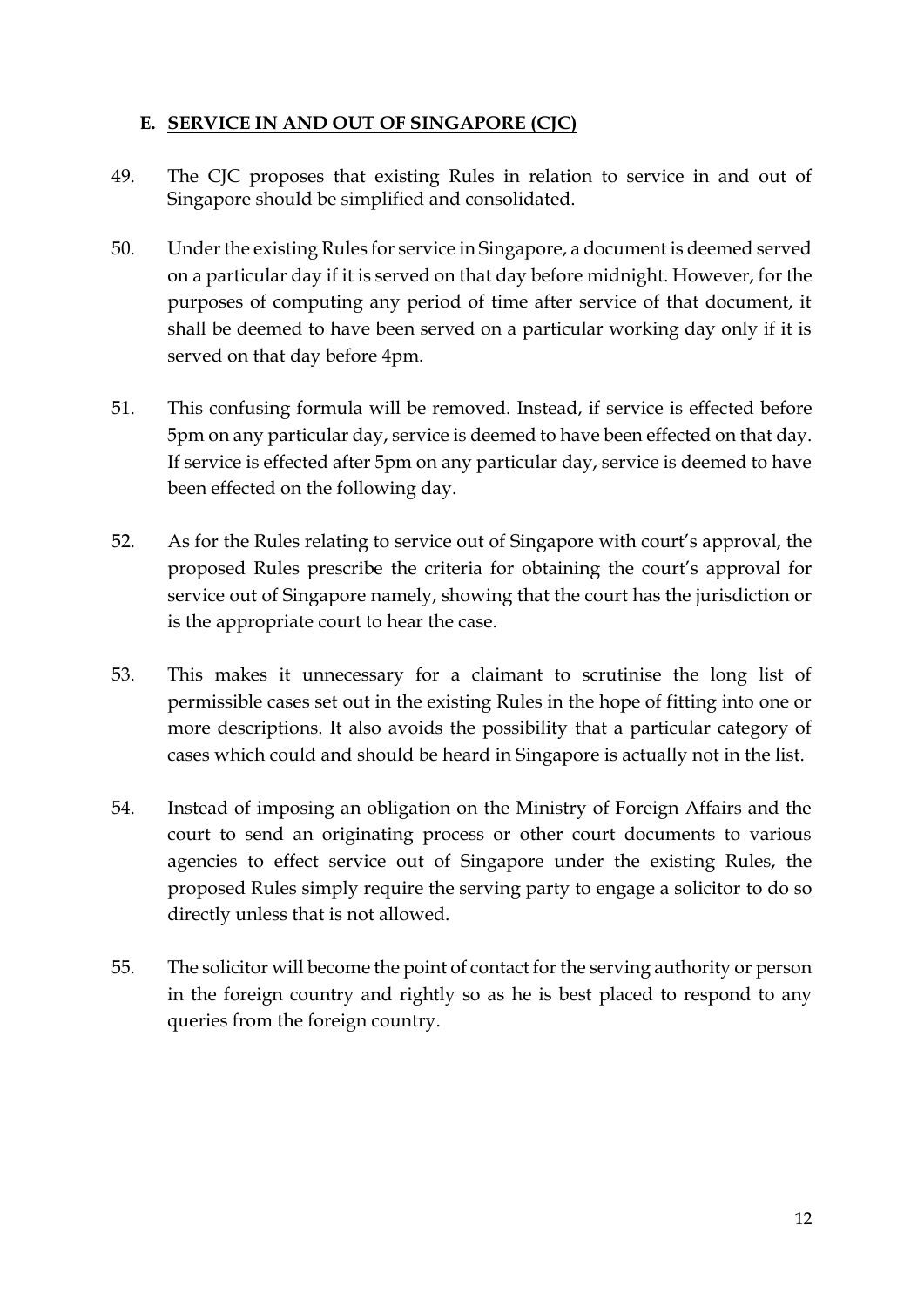#### <span id="page-13-0"></span>**F. CASE CONFERENCE**

- 56. The Case Conference (or Case Management Conference) will be the command centre for all matters relating to case management, and sets the timelines and tone of proceedings.
- 57. Currently, trial judges are only involved in a case at a fairly advanced stage of the proceedings. As a result, inadequacies in the pleadings, documents, or witness evidence are only unearthed during trial.
- 58. (CJRC & CJC) To minimise the problems above, a judge and/or relevant judicial officer will manage the case throughout its life cycle once the claim is filed.
- 59. (CJRC) During the Case Conferences, court will give case management directions which can include:
	- a. Disclosure of documents;
	- b. Filing of interlocutory applications;
	- c. Number of factual witnesses;
	- d. Number of expert witnesses, if necessary;
	- e. Necessity and scope of evidence to be adduced from factual and/or expert witnesses;
	- f. Exchange of AEICs;
	- g. Submission of the Case Note; and
	- h. Trial dates and length of trial.
- 60. There are two possible proposals for when the first Case Conference should be scheduled. (CJC) A Case Conference will be held 8 weeks after an originating process is issued if the defendant is to be served in Singapore or 12 weeks if the defendant is to be out of Singapore.
- 61. (CJRC) Alternatively, the Case Conference could be scheduled at four fixed points after pleadings have been filed, namely:
	- i. After pleadings have been filed;
	- ii. At the stage of interlocutory applications;
	- iii. Exchange of evidence; and
	- iv. Close to trial.
- 62. Aside from the four milestone Case Conferences described above, Case Conferences can be convened as and when necessary bearing in mind the fact that multiple Case Conferences may be counter-productive and escalate costs. Parties can communicate with the court via correspondence as well which would reduce the need for Case Conferences to be scheduled.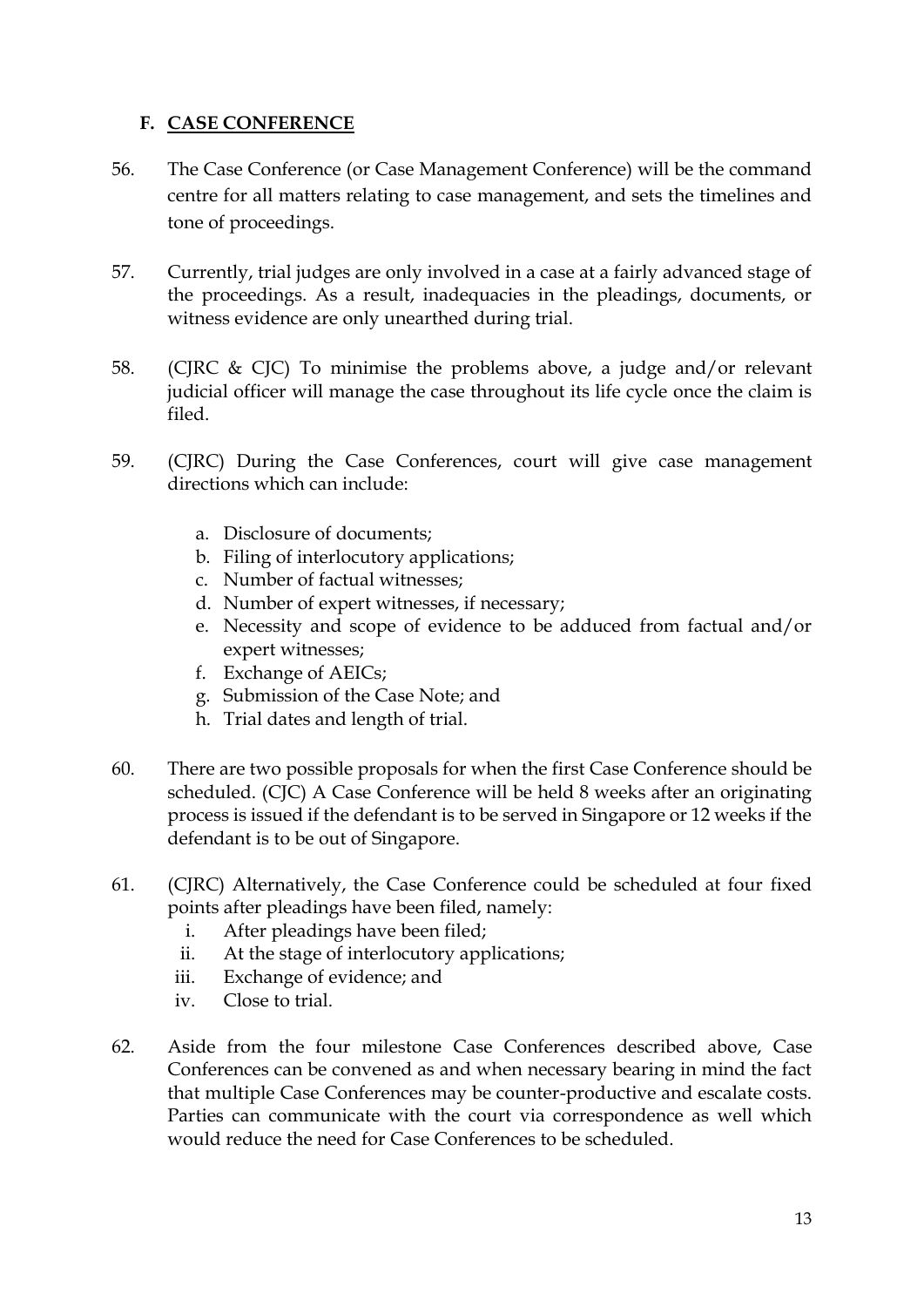- 63. (CJRC) The intention behind both proposed timelines is that the Case Conference should be fixed early in the proceedings so that the court can take control of proceedings right after an action is commenced.
- 64. (CJRC) The Case Conferences should be attended by the lead counsel, or a counsel who is familiar with the case and has sufficient authority to make decisions. Otherwise the court may stand down or adjourn the Case Conference until a counsel who has sufficient knowledge or authority is present.

### <span id="page-14-0"></span>**i. List of issues (CJRC)**

- 65. The CJRC proposes that parties should file a List of Issues ("LOI") prior to the first Case Conference. The LOI will be a neutral case management tool which identifies the principal issues in dispute in a structured manner, and enables the court and parties to determine matters such as the scope of disclosure of documents, as well as the scope of factual and expert evidence which should be adduced.
- 66. The judge should work with parties in formulating the LOI during Case Conferences, and reviewing and refining it as the case progresses. Where both parties are unrepresented, and thus unable to prepare the working draft LOI, the judge may work with parties to draft the LOI during the Case Conference itself.

# <span id="page-14-1"></span>**ii. Exchange of AEICs**

- 67. (CJC) The court may direct parties to file and serve their list of witnesses and to file and serve AEICs of all or some of the witnesses after pleadings have been filed and served but before any exchange of documents. (CJRC) Parties may file supplementary AEICs following disclosure of documents, but only with leave of court.
- 68. (CJRC) Filing and exchanging AEICs before disclosure of documents may not be easily done if counsel and parties continue to prepare cases the way it is done today. Specifically:
	- a. Parties will have to interview witnesses before disclosure to prepare the AEICs and repeat the process after disclosure, resulting in additional costs.
	- b. Parties may face difficulties identifying witnesses in the early stages of the proceedings.
	- c. In simpler claims where the disclosure process is straightforward, additional costs may be incurred in filing AEICs before disclosure which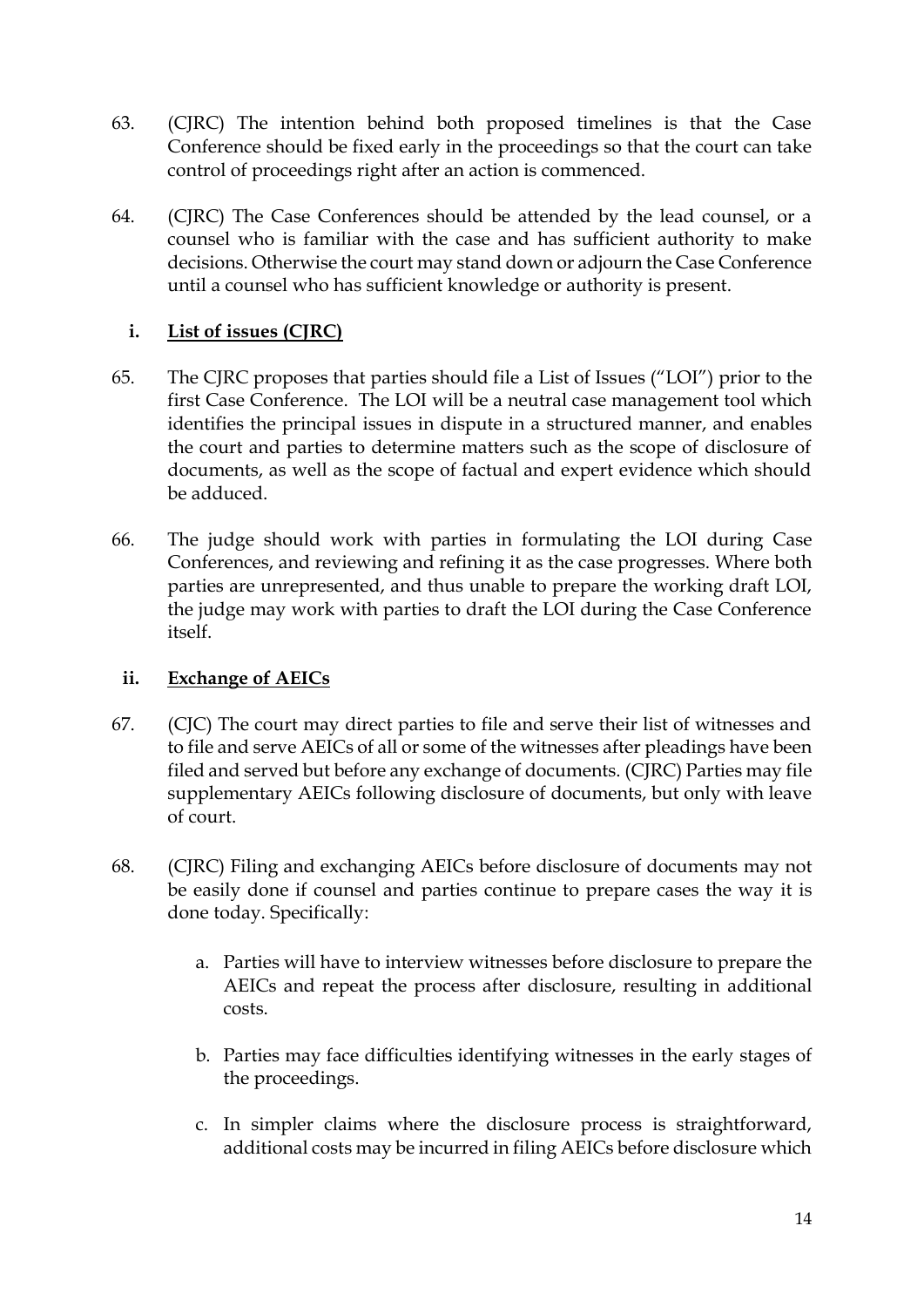are not proportionate to the costs saved from a reduced scope of disclosure.

- d. Parties may try to game the system by filing a bare AEIC at the outset, only to file a more substantive supplemental AEIC closer to trial (after discovery has taken place). Parties may also make more applications for leave to file supplemental AEICs.
- 69. (CJRC) The purpose of filing and exchanging AEICs before disclosure is to shift the focus of witness evidence to the case put forward through pleadings, so as to avoid the possibility that witness evidence may be tailored to match disclosed documents. Therefore, for the proposal for AEICs to be filed and exchanged before discovery to be effective, parties and their counsel will have to engage in more thorough preparation of witness evidence at an early stage of proceedings. While this may frontload the costs incurred to prepare witness evidence, it will result in greater time and costs savings in the long run.
- 70. The court will not exercise its powers to order AEICs to be filed and exchanged before disclosure of documents if parties are unable to prepare their AEICs without the disclosure of documents. This is especially so for cases where there is asymmetry of information.

#### <span id="page-15-0"></span>**iii. Single interlocutory application (CJC)**

- 71. The CJC proposes that, other than excepted classes of applications, the court will control the number of and the period within which interlocutory applications may be filed by determining the applications which are required and order each party to file a single application as far as possible. Applications set out in the single application can be filed as of right. However, no further application may be taken out at any time without the court's approval.
- 72. Parties will not be able to take out any application within 14 days before trial except in a special case and with the trial judge's approval. This helps to eliminate strategic ambush near trial and avoids wasting court hearing time on matters that should have been dealt with much earlier.
- <span id="page-15-1"></span>**iv. Case Note (CJRC)**
- 73. The CJRC proposes that parties will be required to submit a Case Note to the court at the pre-trial stage, preferably before directions on evidence are given. This Case Note will replace the Lead Counsel's Statement. The Case Note will briefly set out parties' positions, arguments on disputed issues, and establish areas that are not in dispute. The Case Note is not binding on parties in terms of their eventual positions. Taken together with the LOI, the Case Note will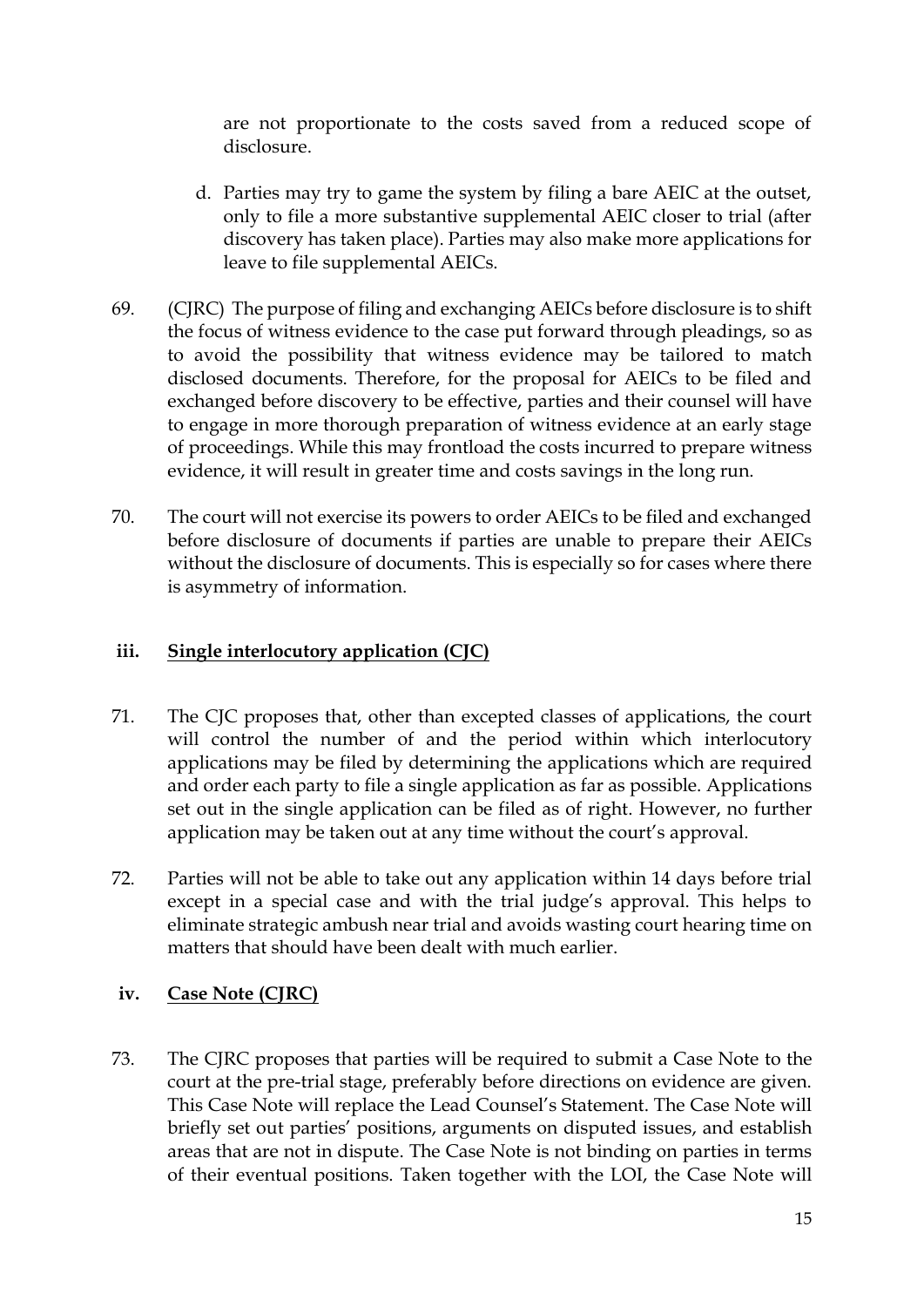assist the judge in identifying the factual and legal issues for adjudication, understanding each party's case, and in giving directions on evidence.

- 74. The requirement to file a Case Note will require parties to think about their case and arguments at an earlier stage, and allow a party sufficient preparation time to address arguments raised by the opposing party. This will ensure that both parties are able to address arguments raised during trial, thus allowing proceedings to be conducted in a timely and efficient manner.
- 75. An appropriate page limit for the Case Note will be imposed.

#### <span id="page-16-0"></span>**v. Amendment of pleadings (CJC)**

76. Save for special cases, the CJC proposes that the court will not allow pleadings to be amended within 14 days before trial. The court may draw appropriate inferences if material facts in the pleadings are amended. This is to eliminate the prevalent practice of parties seeking to amend pleadings very close to the trial date or even on the first day of trial, which could result in wastage of court hearing time and possibly adjournment of trial.

#### <span id="page-16-1"></span>**vi. Interrogatories (CJC)**

77. The CJC proposes that interrogatories under the existing Order 26 and 26A will be abolished as they have long faded in effectiveness after AEICs were introduced.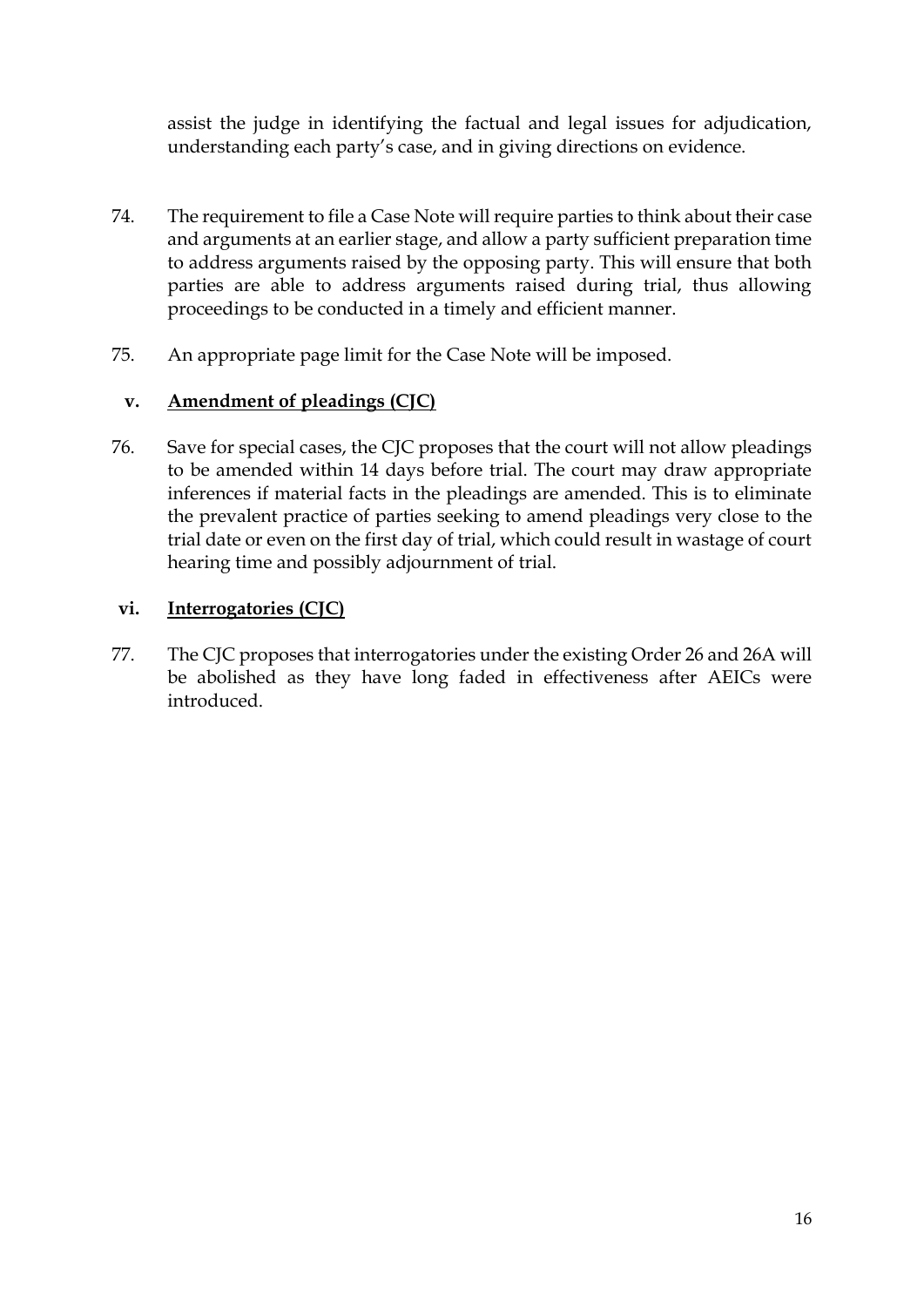#### <span id="page-17-0"></span>**G. PRODUCTION OF DOCUMENTS**

- 78. (CJC) The proposed Rules introduce a new discovery regime which works on the principle that a claimant is to sue and proceed on the strength of his case and not on the weakness of the defendant's case. It aims to prevent parties from engaging in unnecessary requests and applications with the hope of uncovering a "smoking gun".
- 79. (CJRC & CJC) The current process of general discovery followed by specific discovery has led to situations where the time and costs spent on discovery are disproportionate to the complexity and value of the claim. Thus, an arbitrationstyle disclosure of documents will be adopted by default in the new regime. Parties will first produce the documents upon which they rely for their respective cases. To counter the concern that the arbitration-style of discovery may enable parties to withhold documents adverse to their own case, the availability of specific discovery will enable a party to request documents (in particular, documents which are adverse to the party holding them) from the other party.
- 80. The court will retain a residual discretion to allow a broader scope of discovery on application by any party if it is satisfied that it is in the interests of justice. It will be in the interests of justice to allow such broader scope of discovery where it could aid in disposing fairly of the proceedings.
- 81. (CJRC) While the arbitration-style discovery regime will be applicable by default, parties may agree to broaden the scope of discovery. This will provide flexibility to well-resourced and sophisticated parties in high-value commercial disputes.
- 82. (CJC) The court is also given the power to order any party or non-party to produce a copy of any document in his possession or control.
- 83. The production of any "train of inquiry" document or a document that is part of a party's private or internal correspondence is prohibited except in a special case. "Special case" is deliberately left undefined to allow for flexibility and good sense should a rare case emerge.
- 84. The proposed Rules will codify and give effect to our Court of Appeal's decision in *Wee Shuo Woon v HT SRL* [2017] 2 SLR 94 that the mere fact that confidential information had been made technically available to the public at large does not destroy its confidential character.
- 85. The proposed Rules also modify the High Court's decision in *Foo Jong Long Dennis v Ang Yee Lim & anor* [2015] 2 SLR 578 such that the party who discloses or owns the document may apply to the court for the implied undertaking to continue even though the *Riddick* principle ceases to apply once a document is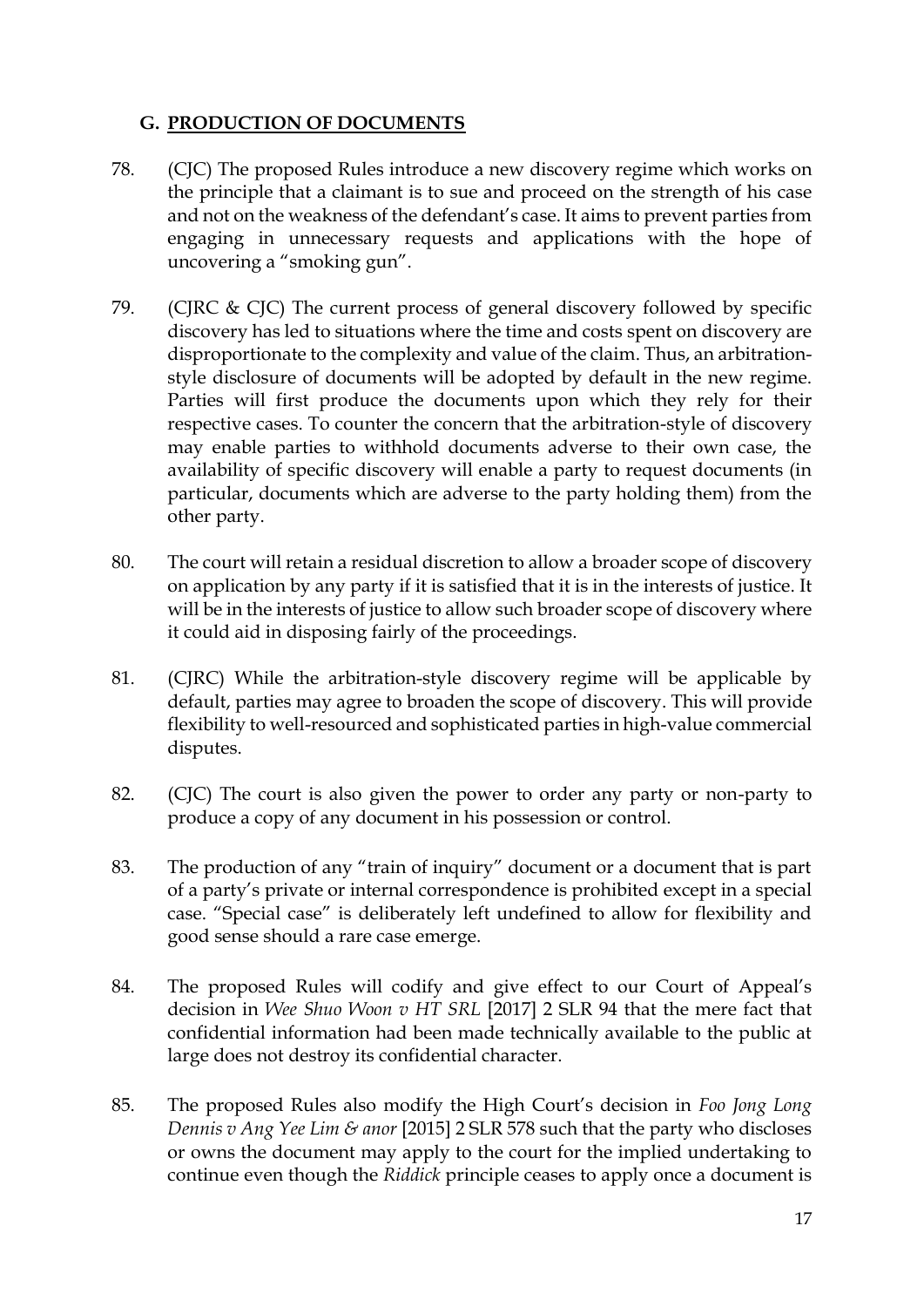used in open court. The *Riddick* principle provides that a party who obtains discovery may use the documents disclosed to him only for the proper purpose of conducting his own case, and there is an implied undertaking by him not to use them for any collateral or ulterior purpose.

- 86. Finally, the Rules will allow the court to order pre-action production of documents and information or against a non-party for the following purposes:
	- a. To identify possible parties to any proceedings;
	- b. To enable a party to trace his property; or
	- c. For any other lawful purpose.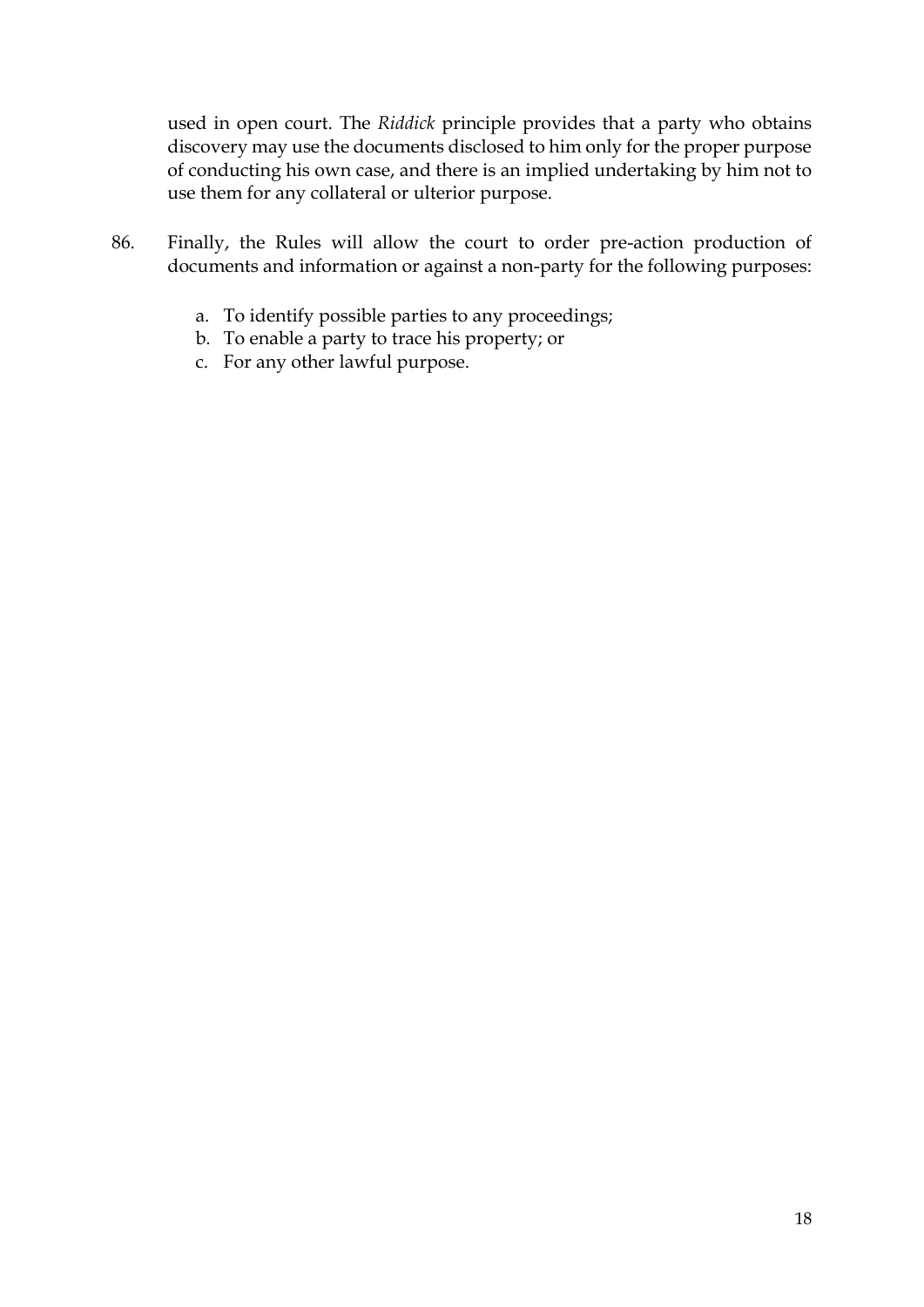#### <span id="page-19-0"></span>**H. EXPERT EVIDENCE**

- 87. (CJC) Expert evidence can only be used in court with the court's approval. The court will only sanction the use of expert evidence if such evidence will contribute materially to the determination of any issue in the case and the issue cannot be resolved by an agreed statement of facts or by submissions based on mutually agreed materials.
- 88. (CJRC) There are difficulties with the current system which sees each party appointing its own expert witnesses, these being:
	- a. The expert witnesses often have irreconcilable differences in opinion. Their evidence may then unnecessarily complicate the issues before the court, thus becoming counterproductive rather than helpful to the adjudicative process.
	- b. Party-appointed experts are presented with the facts of the case framed according to the perspective of the party hiring them, which may influence their interpretation of the evidence.
	- c. The disproportionately high costs usually incurred in the preparation and presentation of expert testimony.
- 89. (CJC) In light of the above difficulties, the general rule is that one common expert will be used. In a special case and with the court's approval, the parties may use their own experts but they cannot rely on expert evidence from more than one expert on all or any of the issues. The court retains the discretion to appoint a court expert in addition to or in place of the parties' common expert or all the experts. The Court will give all appropriate directions relating to the appointment of the common expert and the court expert, including the method of questioning and the remuneration to be paid. (CJRC) The single court expert will be granted access to all evidence to assist in the formulation of his expert opinion.
- 90. (CJRC) In determining whether to allow parties to use their own experts, the judge will take into account the following factors:
	- a. Views of the parties;
	- b. Cost proportionality-related issues such as the amount of money or property involved, the complexity of the expert issue(s), whether parties have already engaged their own experts; and
	- c. Whether evidence from a party expert is necessary to reach a just outcome.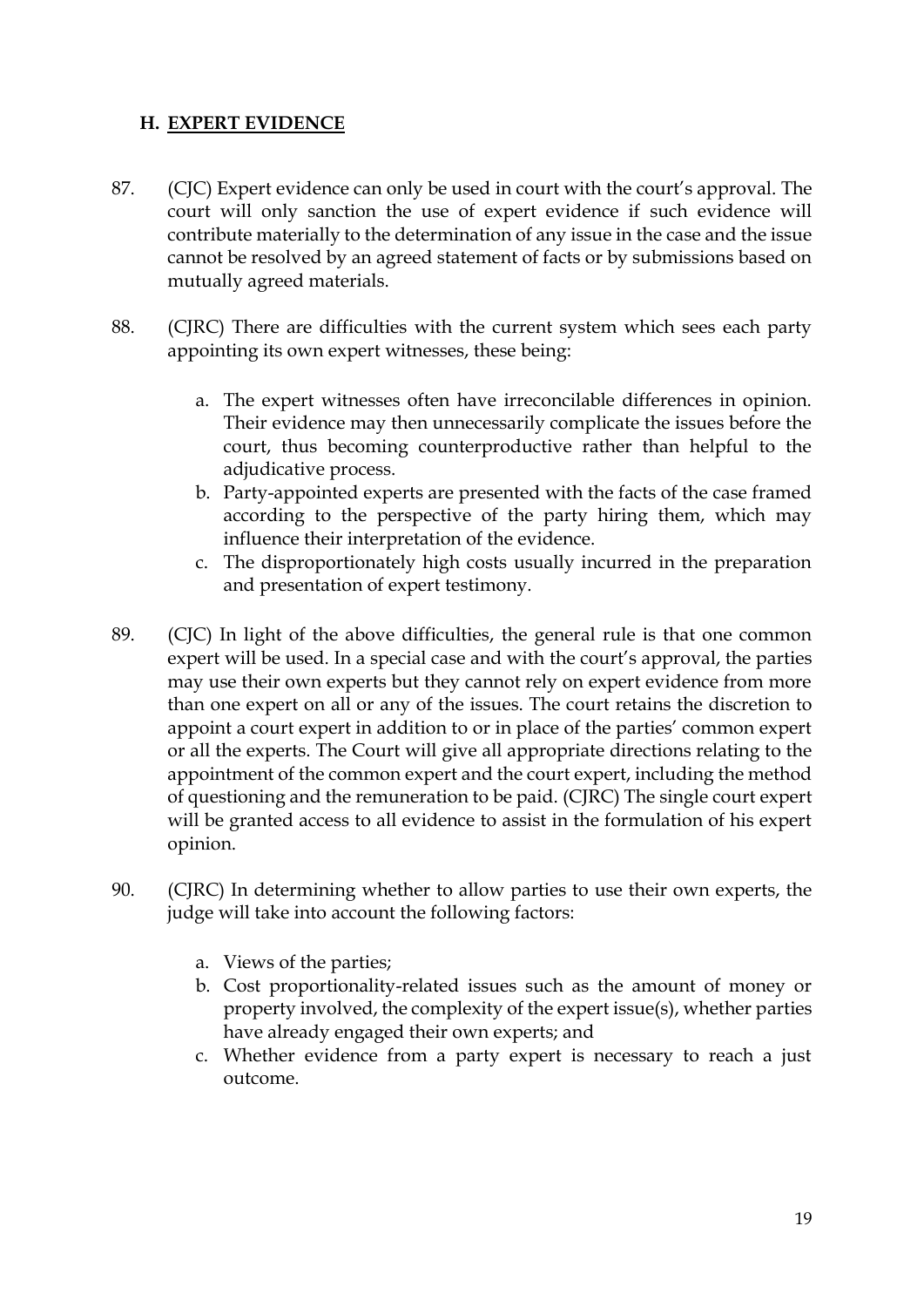- 91. (CJC & CJRC) The parties will be required to agree on the list of issues to be referred for expert evidence and the common set of facts on which the experts are to rely. The court will approve the list of issues and the common set of facts and the expert evidence will be confined as such.
- 92. (CJC) The court may make various orders with respect to expert witnesses First, the court may order the parties, their solicitors and the experts to meet before, during or after the making of the expert report to try to narrow any dispute and so that parties can agree in writing on all or some of the conclusions on the issues referred to the experts. Other than the contents of any agreement in writing, the contents of discussions at such meetings shall not be used in court unless the parties otherwise agree.
- 93. (CJC & CJRC) Second, the court may also order that all or some of the experts testify as a panel. The court will be given flexibility as to how evidence should be given by a panel of experts. (CJC) The proposed Rules clarify that a defendant retains the right to submit a "No case to answer" when that defendant's expert testifies on such a panel before the defendant's non-expert witnesses have testified.
- 94. (CJRC) While the position that the court appoints an expert, if at all, will be applicable by default, parties will be given the option to appoint their own expert witnesses if all parties to the dispute agree to do so.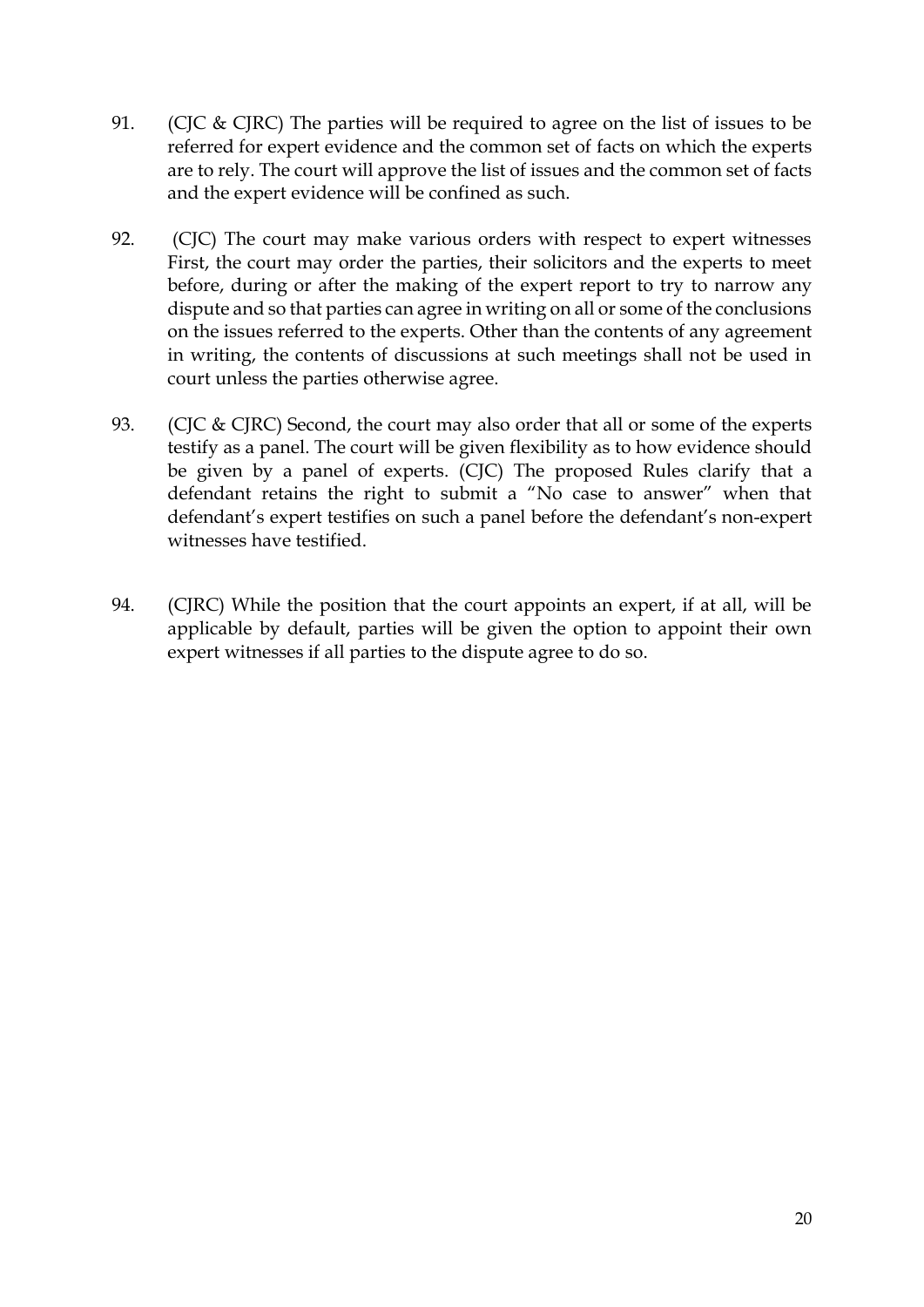#### <span id="page-21-0"></span>**I. INJUNCTIONS, SEARCH ORDERS AND OTHER RELIEF (CJC)**

- 95. The CJC proposes that the provisions governing injunctions, search orders, interim payments, receivers, sale and dealings with immovable property before trial as well as interpleaders will be simplified and consolidated.
- 96. The forms for injunctions and search orders currently found in the practice directions will be incorporated into the Rules and may be simplified at a later date.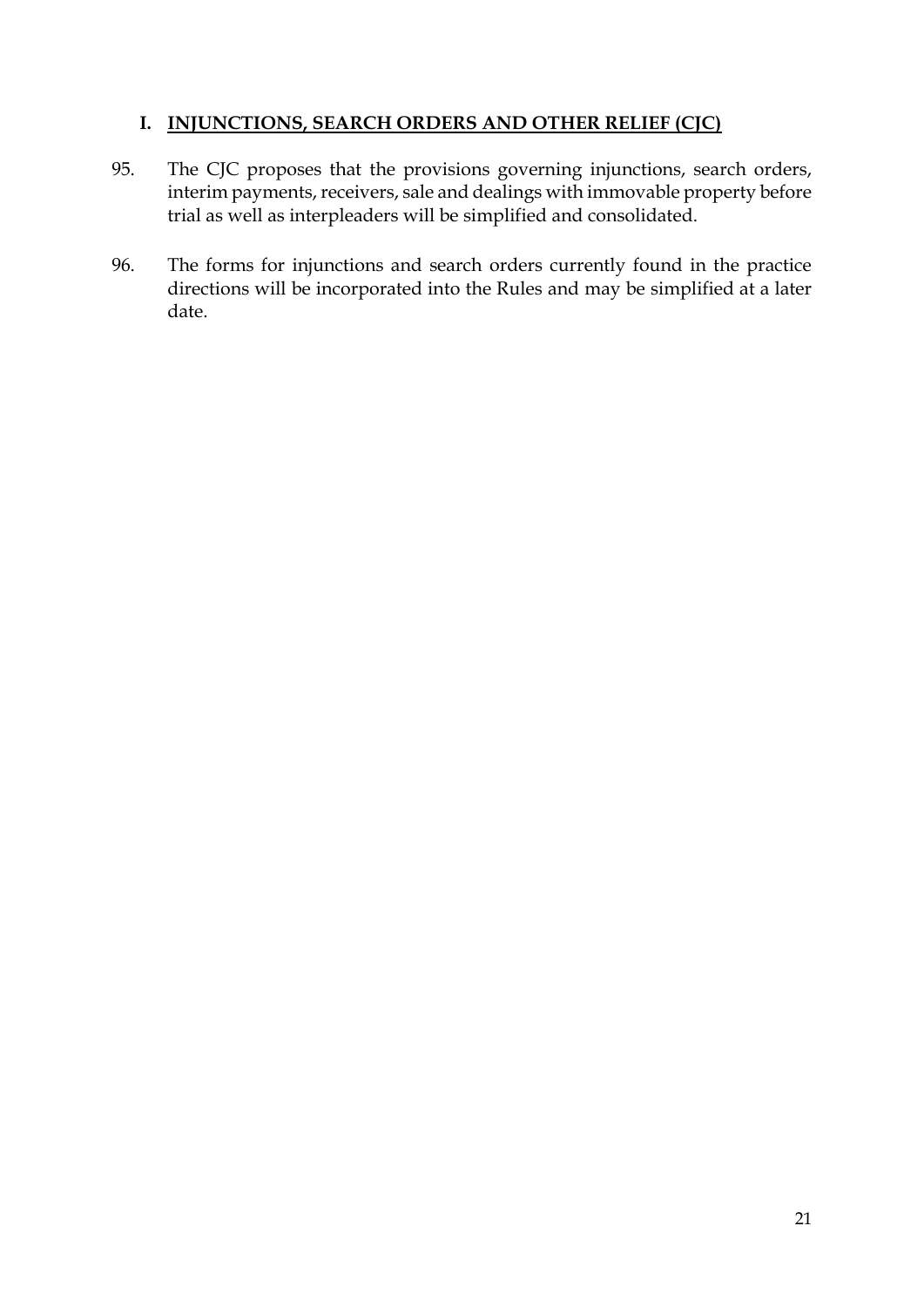#### <span id="page-22-0"></span>**J. COURT HEARINGS AND EVIDENCE**

#### <span id="page-22-1"></span>**i. Court hearings**

- 97. (CJC) The court will be allowed to conduct hearings on documents alone for certain categories of cases so that the parties or their solicitors do not need to attend court. This avoids the problem of having to arrange suitable hearing dates for the parties and the court, and obviates transport expenses and travelling time to go to and from court. It also saves on hearing hours and, in some cases, court hearing fees. It means of course that the court has to spend time outside hearing hours to read the documents and then inform the parties of its decision.
- 98. (CJRC) Additionally, there should be increased judicial involvement during the trial so that judges can take greater control of the conduct of the trial and avoid excessive time and costs being expended in lengthy trials.
- 99. (CJRC) In light of the above, the judge may exercise the following powers at any time during trial:
	- a. Directly question witnesses, including on issues outside the scope of pleadings if necessary.
	- b. Restrict the issues for examination of witnesses.
	- c. Restrict the time for examination of witnesses.
	- d. Direct the order in which any speech or evidence by a party or witness should be made or given.
- 100. (CJRC) Judicial impartiality remains an important feature of our civil procedure, and broad guidelines should be introduced for judges who engage in the examination of witnesses.
- 101. (CJRC) The courts could consider a pilot project for judge-led crossexamination in certain types of cases (e.g. family cases and Community Disputes Resolution Tribunal cases). These are cases where parties could benefit from the judge having greater control of the cross-examination of witnesses (for example, because parties are often litigants-in-person).
- 102. (CJC) The conditions and procedure for a defendant to make a submission of "No case to answer" are clarified and formalised.

#### <span id="page-22-2"></span>**ii. Evidence**

#### **1. Factual witnesses**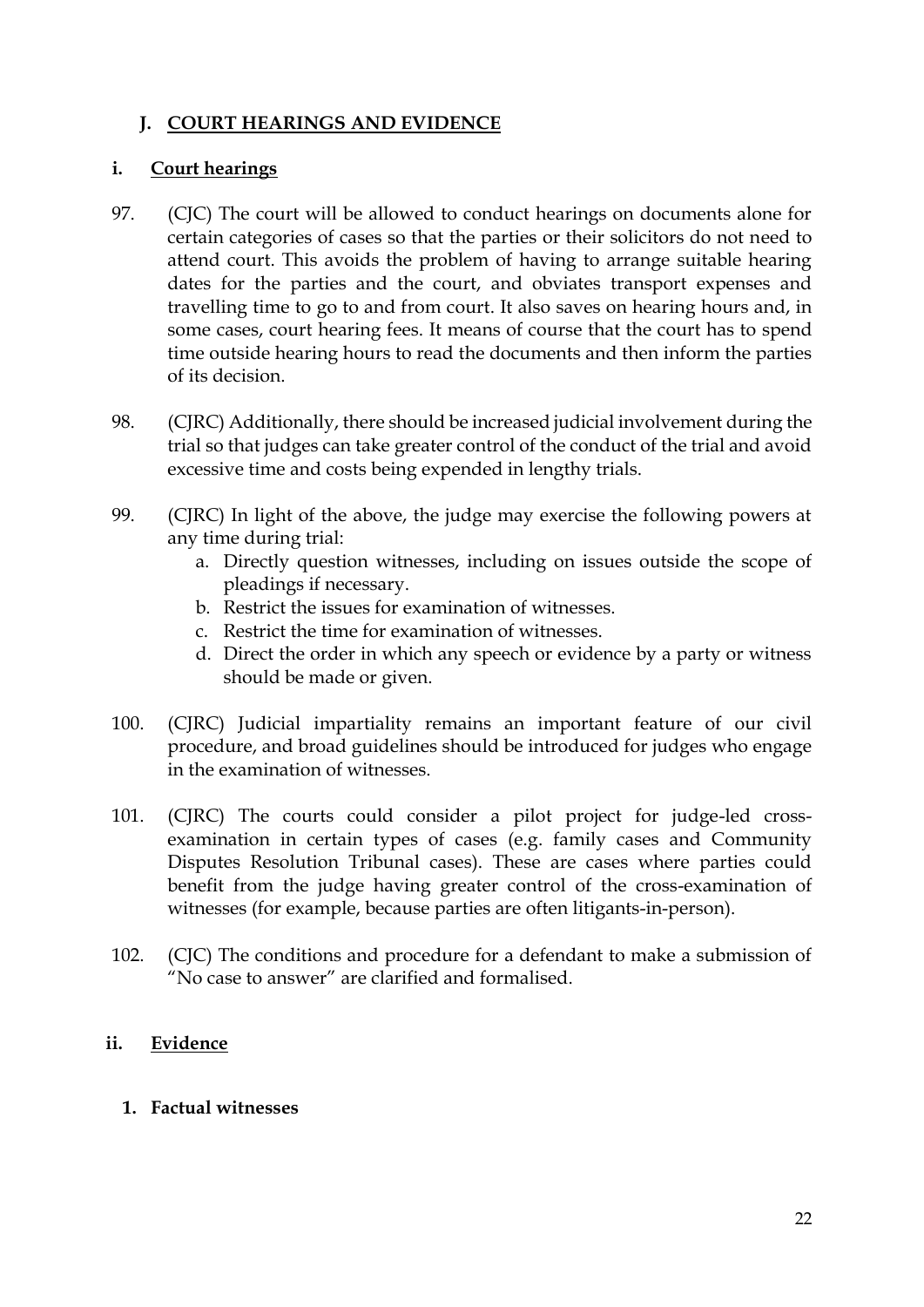- 103. (CJRC) Each party will be required to submit a list of proposed factual witnesses to court. The judge will be given the power (to be exercised sparingly) to call, on his own motion, a factual witness who is not in any party's list of witnesses and question that witness.
- 104. Currently, civil proceedings are lengthened when parties adduce unnecessary or irrelevant evidence from factual witnesses (whether written or oral) which does not assist in the fair and expeditious resolution of the dispute.
- 105. The objective of the proposal is thus to ensure, as far as possible, that parties call factual witnesses who are likely to provide evidence necessary and relevant to the dispute. The judge or registrar may issue directions on the following matters during the Case Conferences:
	- a. The number of factual witnesses;
	- b. The necessity and scope of evidence to be adduced from the factual witnesses; and
	- c. The manner in which evidence will be adduced, e.g., length of examination.
- 106. (CJRC & CJC) The judge may also exercise a power to call a factual witness if none of the parties intends to call a witness whose evidence, in the judge's opinion, is likely to be necessary to resolve the dispute.
- 107. (CJRC) This power will be exercised very sparingly. The judge should ask parties for the reasons why the witness is not called before exercising the power to call the witness on his own motion. After hearing the parties' reasons, the judge can exercise the power to call that witness on his own motion if he is still of the view that the witness' evidence is necessary to resolve the dispute.
- 108. If a factual witness is subpoenaed by a judge on his own motion, there are two possible proposals in relation to the questioning and costs of this witness. (CJRC) One of the proposals is that the judge will question that witness before parties may ask further questions. Parties will share the cost of a witness called by the judge on his own motion.
- 109. (CJC) Alternatively, the court may give directions for the cross-examination of such a witness, and may order one or more of the parties to pay for the reasonable expenses incurred by the witness.
- 110. (CJC) The procedure for applying for an order for a witness to attend court and for bringing to court a person who is in prison should be simplified to applications by letter to the Registrar.

#### **2. Affidavits**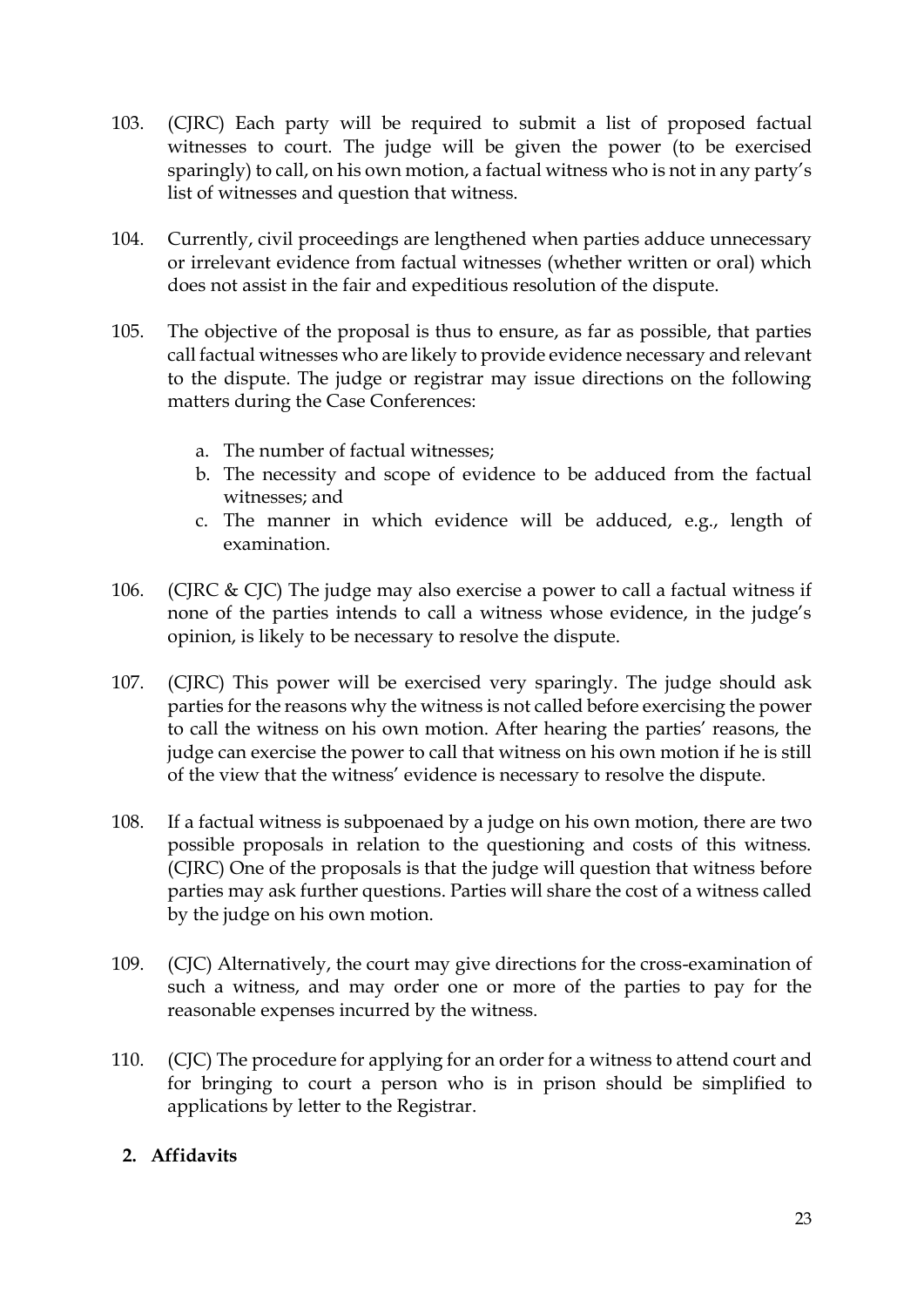- 111. The CJC proposes that affidavits may be affirmed before a solicitor who is a Commissioner for Oaths so long as he is not the solicitor acting for the party, even if a member of his firm is acting for that party. Rule 9 of the Commissioner for Oaths Rules which states the contrary should be deleted.
- 112. Affidavits filed as evidence-in-chief must bear a colour photograph of the maker of the affidavit. This will assist the trial judge in recalling what any particular witness looks like when the trial judge is considering a reserved judgment or is writing grounds of decision.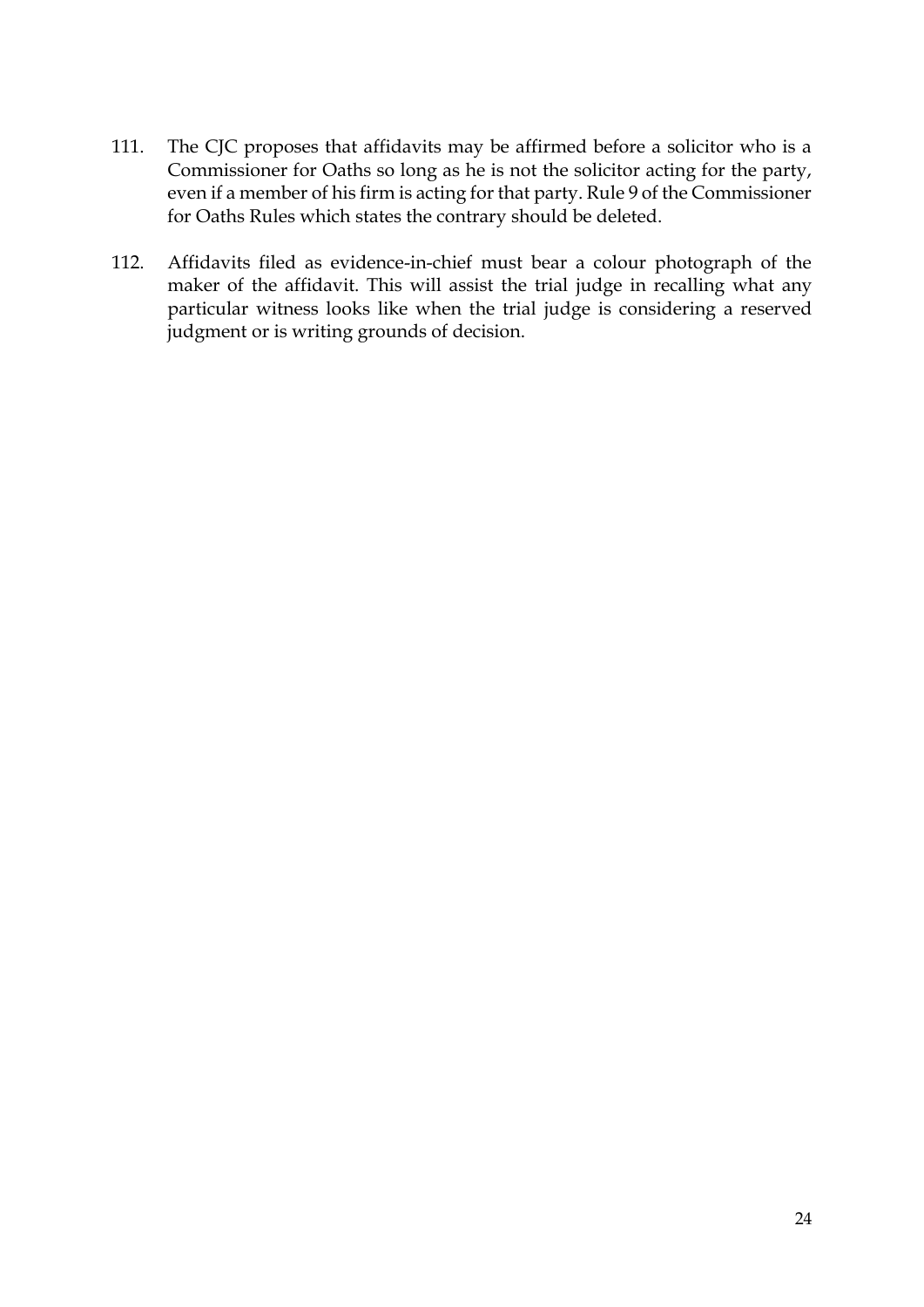# <span id="page-25-0"></span>**K. JUDGMENTS AND ORDERS (CJC)**

- 113. The CJC proposes that the courts will be given the option to either hear parties or give its decision without the parties' attendance when there is a dispute on the terms of the draft order.
- 114. The court will also be given the discretion to redact any order in the interests of justice or where the order is made in hearings which are conducted in private under any written law. Likewise, the court will also have the discretion to prohibit any person, other than the parties, from inspecting or taking copies of any order for the same reason.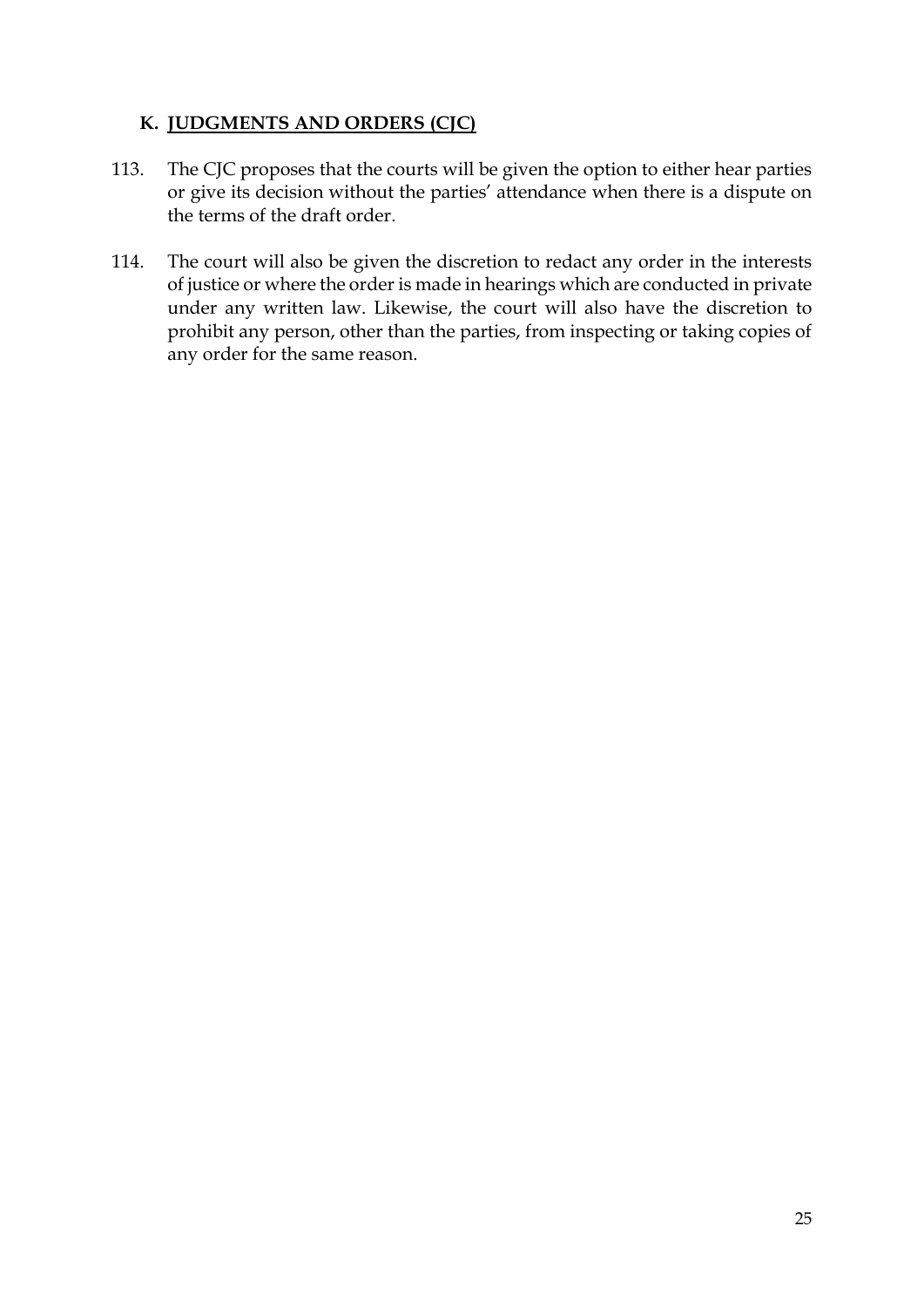### <span id="page-26-0"></span>**L. APPEALS**

- 115. (CJC) The broad aims of the proposals are to:
	- a. Speed up appeals from applications by:
		- i. Requiring the parties to file only written submissions with the appeal proceeding by way of a rehearing based on the documents filed by the parties in the Court below;
		- ii. Hearing all such appeals together as the time for filing an appeal does not start to run until all matters in the single application have been disposed of;
	- b. Allow lower courts maximum autonomy in procedural matters with appellate intervention only if substantial injustice will be caused;
	- c. Move parties quickly from procedural skirmishes to the main battle on the merits of the case;
	- d. Save costs and reduce prolixity by requiring succinct documents to be filed with the imposition of page limits which can only be exceeded if the court approves and with the payment of a fee;
	- e. Draw a distinction by requiring less formality for appeals in applications and requiring more formality only for appeals on the merits after trials through the filing of Cases. The contents and format of the Cases are prescribed by the proposed Rules with court fees payable in addition to page limit fees if applicable; and
	- f. Make appellate hearings more effective by allowing parties to make only such oral submissions as the appellate court orders.
- 116. (CJRC) To reduce the number of applications for leave to appeal to the Court of Appeal, a High Court Judge and Judge of Appeal can jointly decide whether to grant the leave to appeal on the basis of written submissions without oral hearing. The decision on whether to grant leave is final and non-appealable.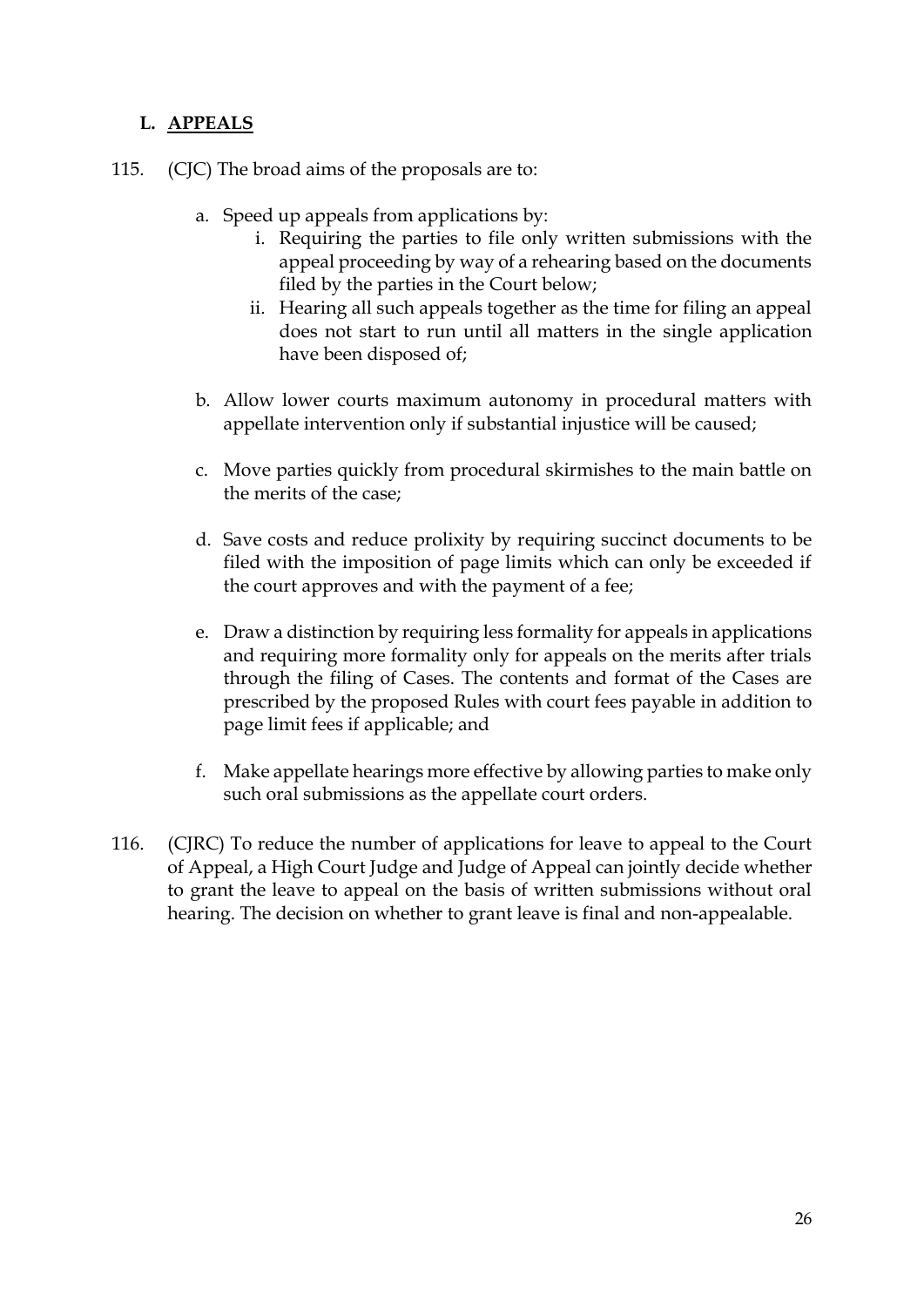#### <span id="page-27-0"></span>**M. REFORMS TO FRAMEWORK OF LEGAL COSTS**

#### <span id="page-27-1"></span>**i. Scale costs**

- 117. The CJC has the following recommendations for a fixed costs regime, under which:
	- i. Scale costs will generally apply for both liquidated and quantifiable claims, between party and party as well as between solicitor and client: Chapter 16, para 2 of the CJC Report.
	- ii. The scale costs will be set out in the Rules and may be varied from time to time by the Chief Justice. The scale of costs proposed by the CJC is set out at Chapter 16, rule 10(7) of the draft Rules of Court.
	- iii. S&C costs should generally be equal to P&P costs.
	- iv. No costs will be awarded for applications unless there is unreasonable conduct.
	- v. Parties will generally be awarded full costs even if they settle early or discontinue proceedings.
	- vi. Scale costs will apply between party and party unless parties otherwise agree or the court otherwise orders in a special case. Where parties opt out of the scale for P&P costs, they may agree on whatever they deem fit.
	- vii. For claims which are not liquidated or quantifiable, the court shall fix or assess costs using factors prescribed in the Rules of Court.
	- viii. Solicitors and clients will be able to make an informed decision whether to depart from scale costs.
		- ix. All costs agreements must be in writing and the solicitors are expected to explain to their clients the costs consequences if they opt out of scale costs.
		- x. A litigant-in-person should be allowed to recover costs which will reasonably compensate him for his time and expense reasonably incurred.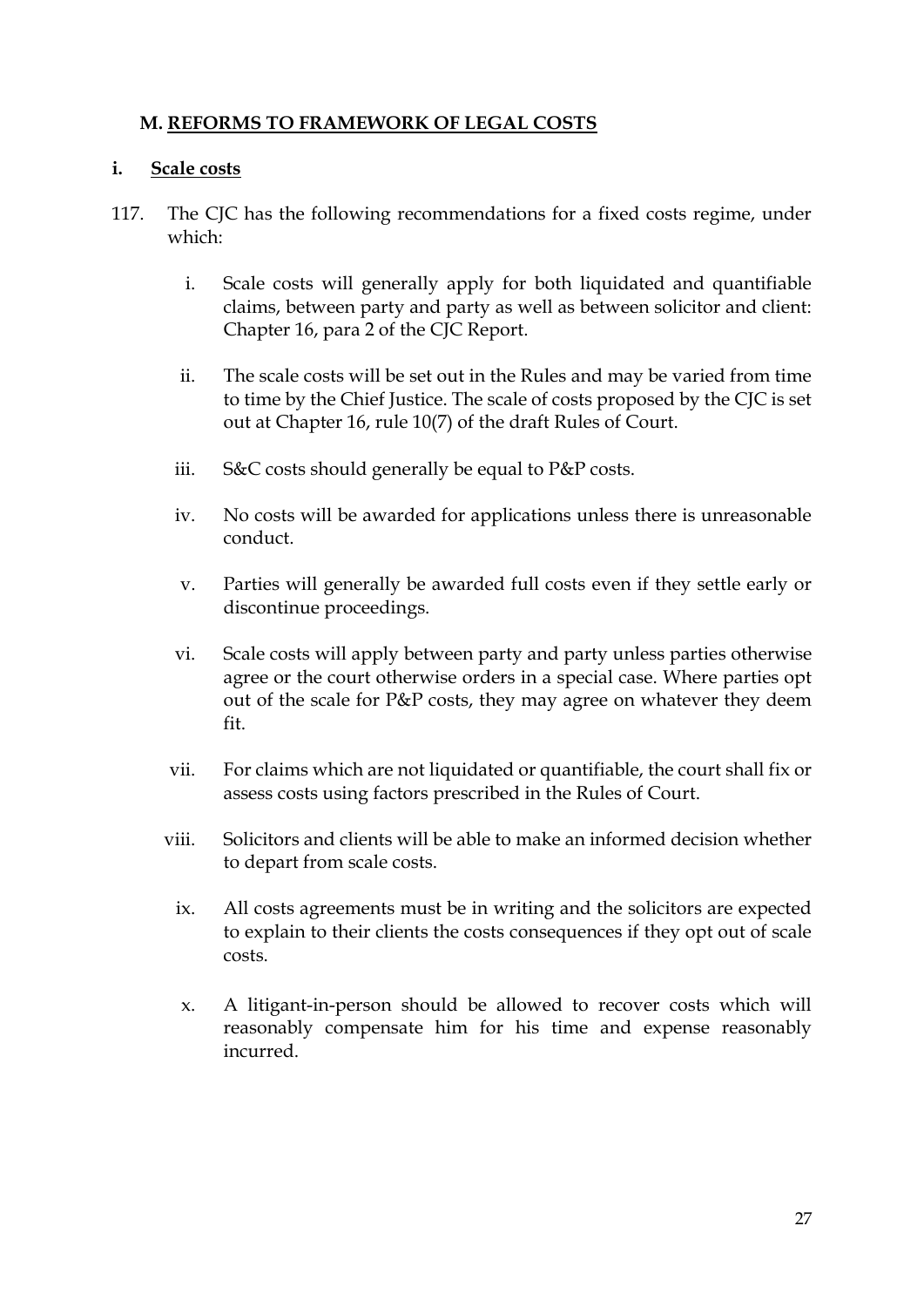#### <span id="page-28-0"></span>**N. ENFORCEMENT OF JUDGMENTS AND ORDERS**

- 118. (CJC) Membership in clubs and societies may be seized as part of the enforcement proceedings. Where the enforcement applicant requires multiple modes of enforcement, he can take out a single enforcement application so that he does not need to take out multiple applications for each method of enforcement.
- 119. (CJC) In relation to sale by public auction, a public auction will be arranged where the estimated value of the seized property is more than \$20,000 as opposed to the current \$2,000 limit, which is way too low in today's money value for a public auction to be cost-effective. The Sheriff may engage appropriate persons to assist him in all matters relating to the enforcement order.
- 120. (CJC) The Sheriff is entitled to a commission of 2% of:
	- a. The gross proceeds of sale of the seized properties; or
	- b. The estimated value of the seized properties if property is seized but not sold,

subject to a minimum amount of \$100 and a maximum amount of \$50,000.

- 121. (CJRC) Moving forward, the enforcement process for civil judgments will be privatised.
- 122. The tools currently available for enforcing both monetary and non-monetary judgments are limited and unsophisticated. For example, the burden of tracking the assets of the judgment debtor falls on the judgment creditor. The enforcement process is too court-centric, which may lead to disproportionate costs. Finally, there are limited modes of enforcing non-monetary judgments. All these hinder the effective enforcement of judgments.
- 123. Given the broad implications of privatisation, however, the Ministry of Law should study the problems and proposals in further detail, and implement the civil enforcement reforms separately from the rest of the civil justice reforms.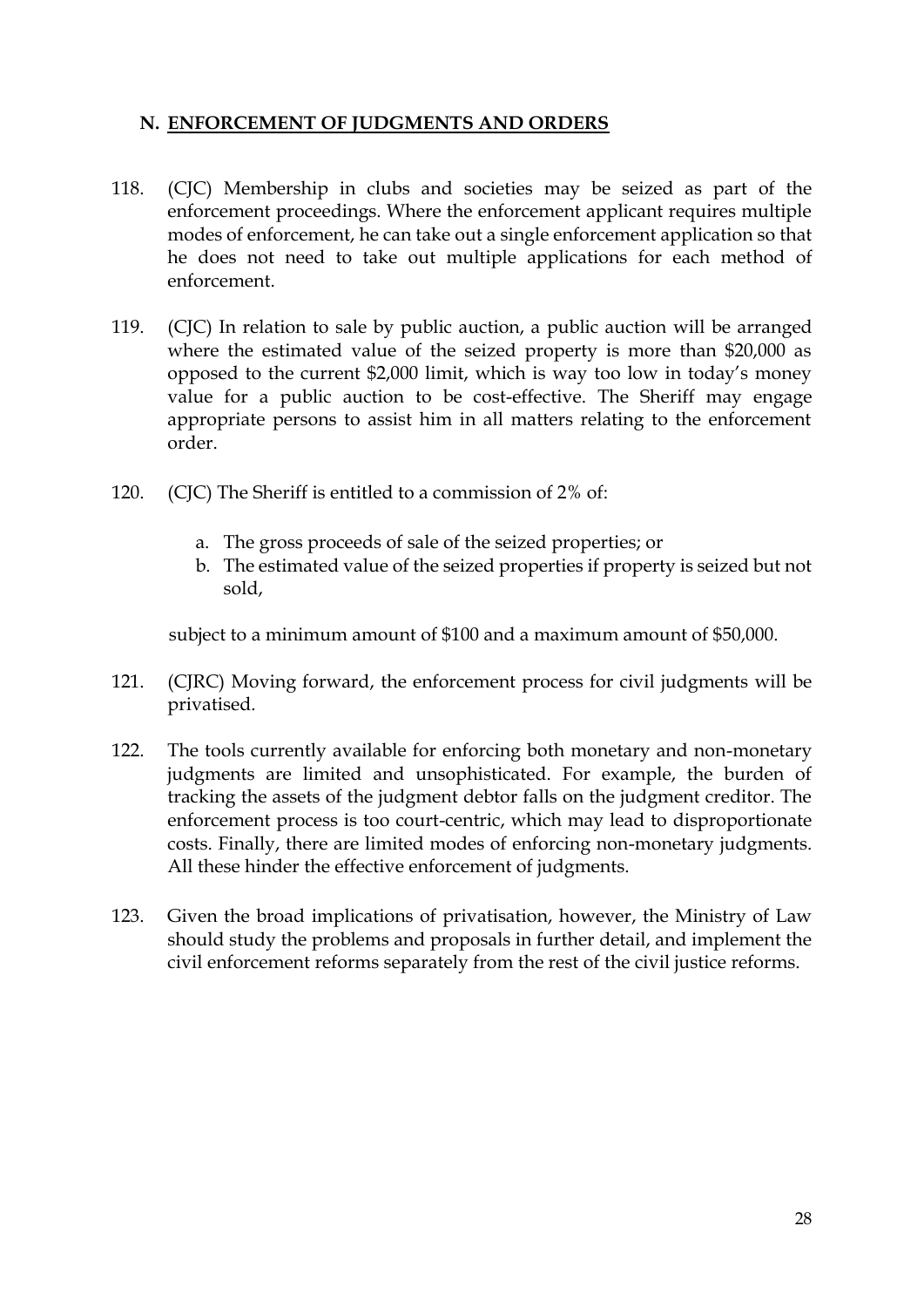# <span id="page-29-0"></span>**O. CONTEMPT OF COURT (CJC)**

- 124. As the Rules relating to contempt of court were recently amended to give effect to the Administration of Justice (Protection) Act, the existing Rules on this matter can be largely retained with simplification of its language.
- 125. That said, the CJC has two additional proposals:
	- a. To confirm the High Court's power to order the arrest of a committal respondent who fails to attend a hearing without good reason and to bring him before the Court as soon as it is practicable; and
	- b. To allow the Sheriff to engage any auxiliary police officer or other security agency to assist him in the discharge of his duties.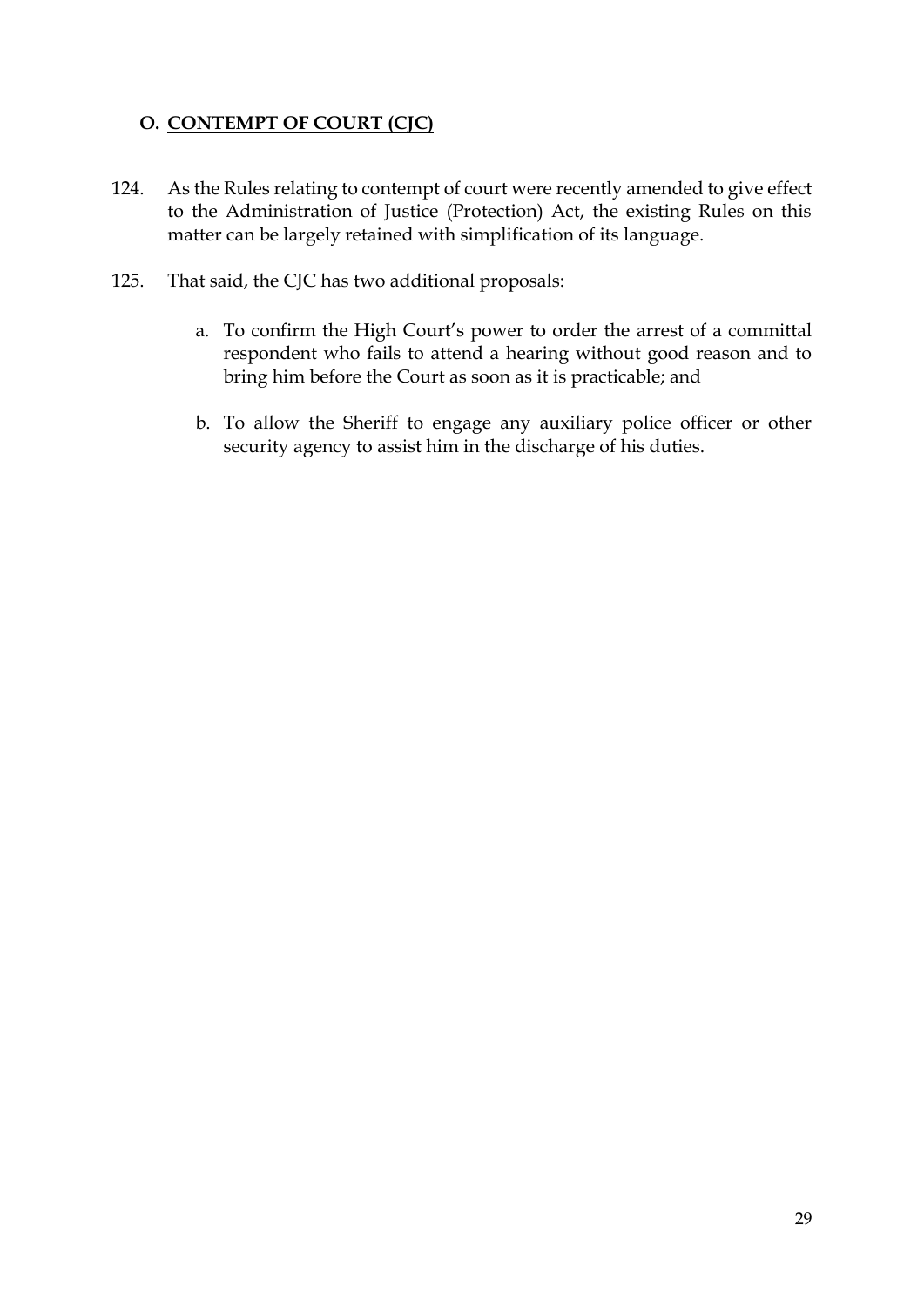# <span id="page-30-0"></span>**P. PREROGATIVE ORDERS (CJC)**

- 126. The CJC proposes that applications for prerogative orders may name the Attorney-General as the defendant if the identity of the proper defendant is unknown or uncertain. However, the Attorney-General can apply to the court to ask the applicant to amend the name of the defendant if the Attorney-General is not the right party.
- 127. The existing application for leave as a distinct first step in applications for prerogative orders is proposed to be abolished. In practice, solicitors for the applicant and the Attorney-General's Chambers often agree to conflate the leave stage with the merits stage because they usually have to go through the same facts and arguments anyway.
- 128. However, the Attorney-General has the liberty to file an affidavit on only preliminary objections or other legal issues against the application without stating the factual disputes yet. The court may hear these objections first and decide to dismiss the application for prerogative orders on the basis of the preliminary legal issues.
- 129. The proposed Rules incorporate the requirements in case law pronouncements on judicial review.
- 130. In addition, the three-month deadline, which presently applies only to Mandatory Orders, will apply to Prohibiting Orders and Quashing Orders as well. There is no justification for not imposing the same deadline on the latter two Orders as late applications for those two Orders can also hinder good public administration and prejudice actions already taken.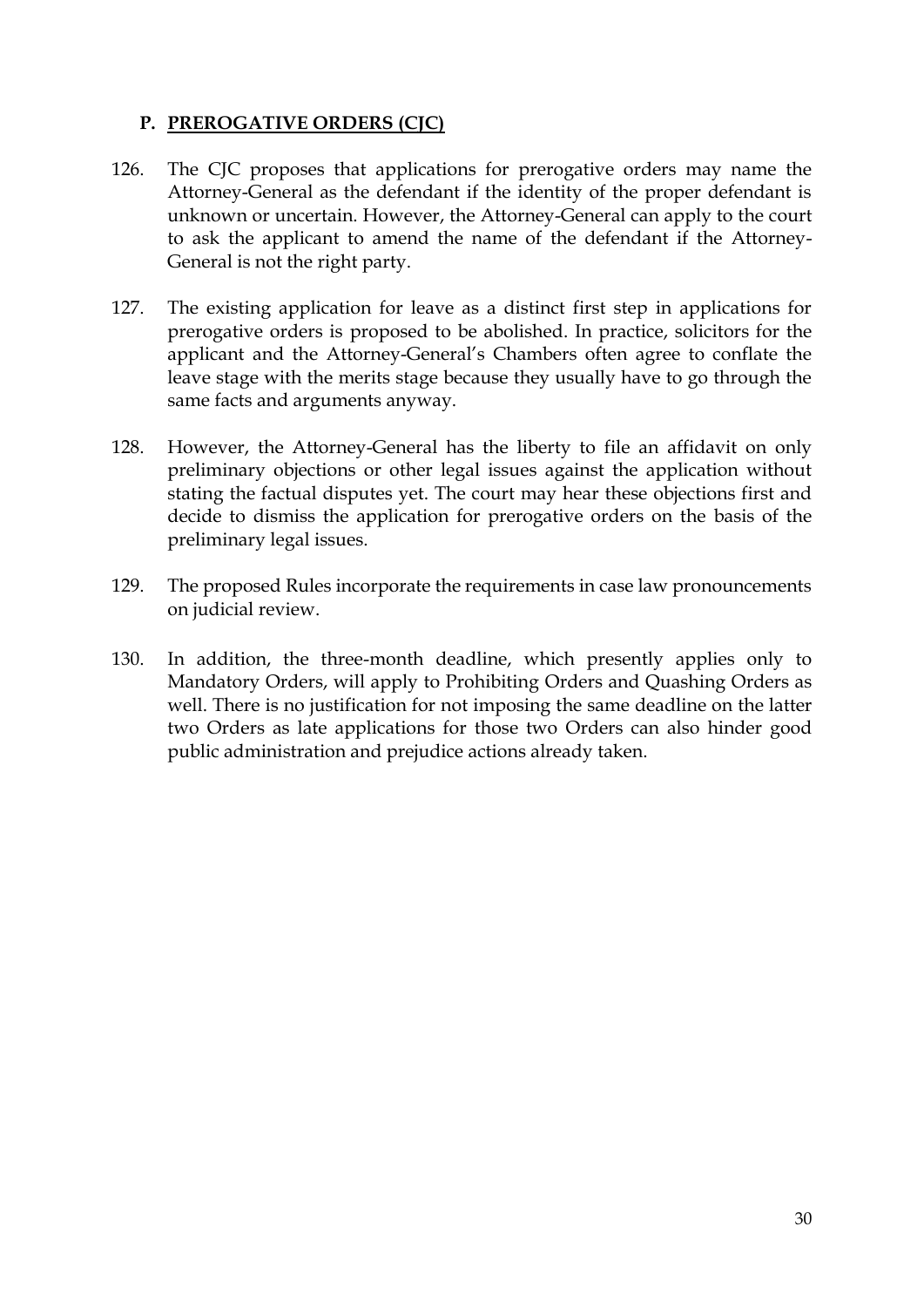# <span id="page-31-0"></span>**Q. COURT FEES, REGISTRY, ADMINISTRATION AND FINANCE (CJC)**

131. The CJC proposes that court fees will be paid in the circumstances and the manner set out in the Practice Directions.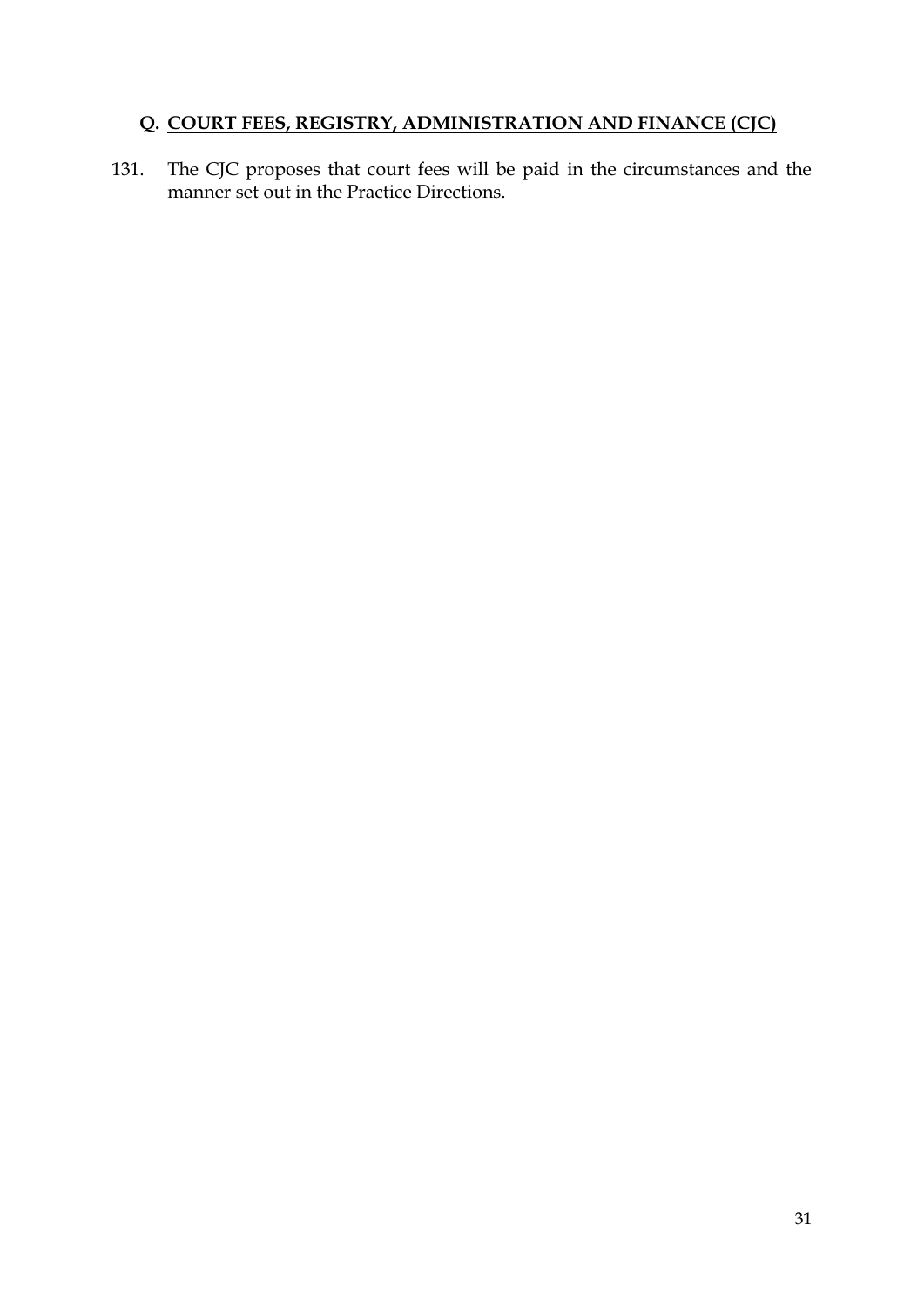# <span id="page-32-0"></span>**R. PROFESSIONAL TRAINING AND PUBLIC EDUCATION MEASURES (CJRC)**

- 132. Access to justice begins with knowledge of one's legal rights and remedies.
- 133. The CJRC proposes that this may be achieved through public education measures to inform members of public of key features of the new civil justice framework.
- 134. In order to adapt to and thrive in the changing landscape of the civil justice system, both judges and lawyers will need to undergo training to ensure that they are suitably equipped with the skills and competence that will be expected of them in the years to come.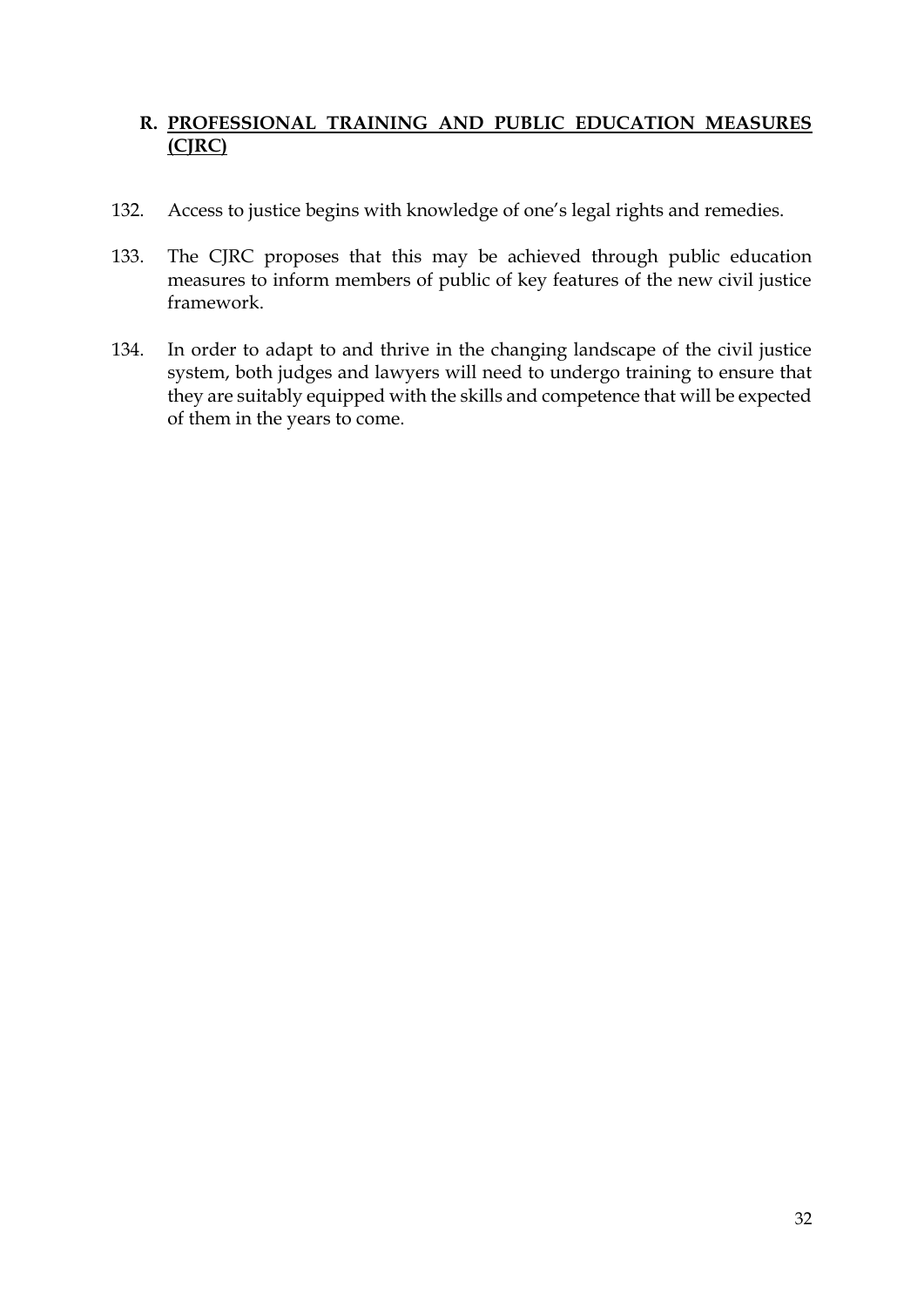#### <span id="page-33-0"></span>**S. REVIEW MECHANISM TO ASSESS IMPLEMENTATION OF RECOMMENDATIONS (CJRC)**

- 135. If these proposals are implemented, the CJRC proposes that the Ministry of Law should work with the courts to assess the implementation of the recommendations after two years.
- 136. To determine if the new procedures have indeed led to time- and cost-savings, focus group discussions can be held with judges, lawyers and litigants.
- 137. Data can be collected to ascertain how frequently the default positions were departed from, to assess whether parties prefer the default positions or the options for more time- and cost- intensive procedures.
- 138. Finally, court users (litigants, witnesses, and counsel) can be surveyed, to find out if their navigation of the civil justice system has been aided by an active judge, who gives guidance at each stage of the proceedings.